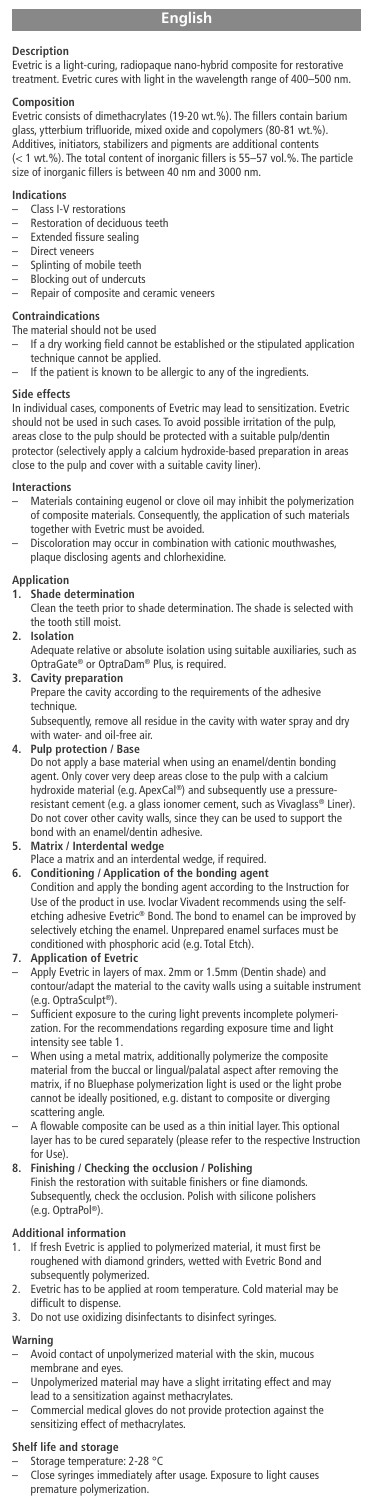

– Expiry date: see note on syringes and packaging. – Do not use Evetric after the expiry date.

# **Keep out of the reach of children. For use in dentistry only.**

The material has been developed solely tor use in dentistry. Processing should be carried out strictly<br>according to the Instructions for Use. Liability cannot be accepted for damages resulting from failure to<br>observe the I

## **Slovensko**

## **Opisi**

®

Evetric je radioneprepusten, nanohibridni kompozit za restavracijo zob, ki se strjuje s polimerizacijsko luãjo. Evetric se strjuje s svetlobo valovne dolžine 400–500 nm.

### **Sestava**

Evetric vsebuje dimetilakrilate (19%–20% masnega deleža). Polnila vsebujejo barijevo steklo, iterbijev trifluorid, mešani oksid in kopolimere (80%– 81% masnega deleža). Dodatno vsebuje aditive, iniciatorje, stabilizatorje in pigmente (< 1 utežni odstotek). Skupni delež anorganskih polnil je od 55% do 57%. Velikost delcev anorganskih polnil je od 40 nm do 3000 nm.

- **Indikacije** restavracije I.–V. razreda
- restavracije mleãnih zob
- zalitje obsežnejših fisur – direktne fasete
- 
- povezovanje majavih zob
- Zapiranje podminiranih mest popravilo kompozitnih in keramiãnih faset

## **Kontraindikacije**

- Materiala ne uporabljajte
- Ce ni mogoče zagotoviti suhega delovnega mesta ali ni mogoče uporabiti<br>predpisane tehnike uporabe.
- âe je znana alergija pacienta na katero koli sestavino.

## **Neželeni uãinki**

V posameznih primerih lahko sestavine izdelka Evetric povzroãijo preobãutljivost. V teh primerih izdelka Evetric ne uporabljajte. Da bi se izognili morebitnemu vnetju pulpe, je treba območja blizu pulpe zaščititi z ustrezno zašãito za pulpo/dentin (selektivno nanesite preparacijo na osnovi kalcijevega hidroksida na obmoãja, ki so blizu pulpe, in prekrijte z ustrezno podlago za kavitete).

## **Medsebojno uãinkovanje**

- Materiali, ki vsebujejo evgenol ali nageljnovo olje, zavirajo polimerizacijo kompozitnih materialov. Zato se je treba izogibati uporabi takšnih materialov skupaj s kompozitom Evetric.
- V kombinaciji s kationskimi ustnimi vodicami, sredstvi za obarvanje zobnih oblog in klorheksidinom lahko pride do razbarvanja.

## **Uporaba**

- **Direktne restavracije**
- **1. Doloãitev odtenka** Preden doloãite odtenek, zobe oãistite. Odtenek doloãite na vlažnih
- zobeh. **2. Izolacija**
- Potrebna je ustrezna relativna ali absolutna izolacija s primernimi pripomoãki, npr. OptraGate® ali OptraDam® Plus).
- **3. Preparacija kavitete**
- Preparirajte kaviteto v skladu z zahtevami adhezivne tehnike. Nato odstranite vse ostanke v kaviteti z vodno prho in osušite z s stisnjenim zrakom, ki ne vsebuje vode in maščob.

## **4. Zašãita pulpe / podlaga**

âe uporabljate vezivno sredstvo za sklenino/dentin, ne nanašajte materiala za podlago. S kalcijevim hidroksidom prekrijte le zelo globoke predele v bližini pulpe (npr. ApexCal ®) in nato uporabite cement, ki je odporen na tlak (npr. steklasti cement, kot je Vivaglass® Liner). Ne prekrivajte ostalih sten kavitete, saj jih lahko uporabite za podporo vezivnemu sredstvu za sklenino/dentin.

## **5. Matrica / medzobna zagozda**

Po potrebi namestite matrico in medzobno zagozdo.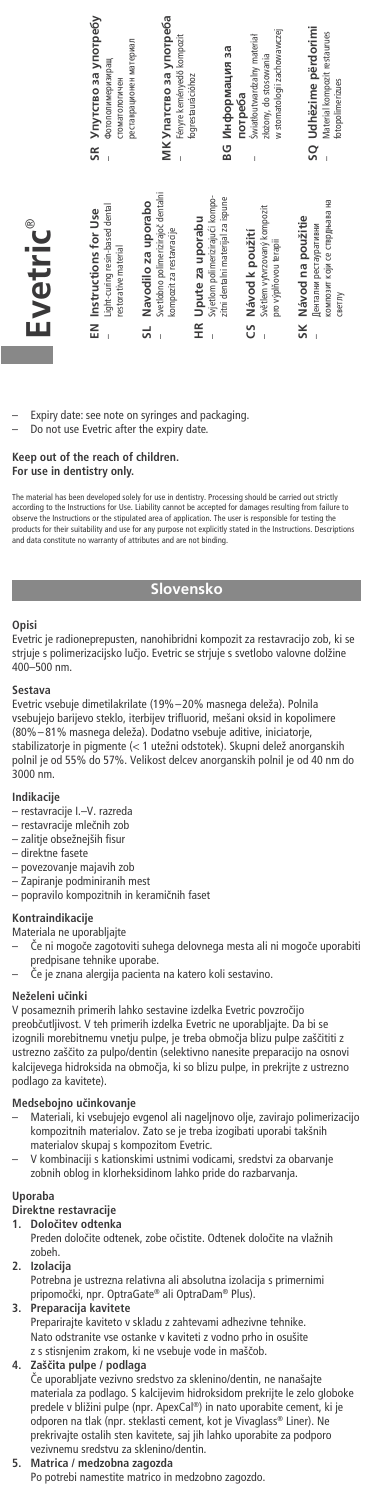## **6. Kondicioniranje / nanos vezivnega sredstva**

Kondicionirajte in nanesite vezivno sredstvo v skladu z navodili za uporabo izdelka, ki ga uporabljate. Ivoclar Vivadent priporoãa uporabo samojedkajoãega adheziva Evetric Bond. Vezanje na sklenino lahko izboljšate s selektivnim jedkanjem sklenine. Nepreparirane površine sklenine morate kondicionirati s fosforjevo kislino (npr. Total Etch). **7. Nanos kompozita Evetric**

- Evetric nanesite v plasteh debeline do 2 mm ali 1,5 mm (odtenek dentina) in z ustreznim instrumentom (npr. OptraSculpt ®) oblikujte/prilagodite material glede na stene kavitete.
- Zadostna izpostavljenost lučki za strjevanje bo poskrbela za popolno polimerizacijo. Za priporoãila glede ãasa izpostavljenosti (exposure time) in moãi svetlobe (light intensity) si oglejte preglednico 1 (table 1).
- Kadar uporabljate kovinsko matrico, dodatno polimerizirajte kompozitni material z bukalnega ali lingvalnega/palatalnega vidika, potem ko matrico odstranite, ãe ne uporabljate polimerizacijske luãke Bluephase ali ãe svetlobne sonde ni mogoãe dovolj približati ali pa snop svetlobe ni enakomerno razpršen.
- Za tanko zaãetno plast lahko uporabite tekoãi kompozit. To dodatno plast morate polimerizirati loãeno (glejte ustrezna navodila za uporabo). **8. Konãna obdelava/preverjanje okluzije/poliranje**
- Restavracijo obdelajte z ustreznimi sredstvi za končno obdelavo ali finimi diamantnimi svedri. Nato preverite okluzijo. Polirajte s silikonskimi polirnimi sredstvi (npr. OptraPol ®).

# **Dodatne informacije**

- Če na polimerizirani material nanesete svež kompozit Evetric, ga morate najprej obdelati z diamantnimi brusilniki, navlažiti z adhezivom Evetric Bond in nato polimerizirati.
- 2. Pri uporabi mora imeti kompozit Evetric sobno temperaturo. Pri hladnem materialu je lahko odmerjanje težje.
- 3. Za dezinfekcijo brizgalk ne uporabljajte sredstev za dezinfekcijo, ki imajo oksidativen uãinek.

#### **Opozorilo**

- Pazite, da nepolimeriziran material ne pride v stik s kožo, sluznico in očmi. – Nepolimeriziran material lahko uãinkuje rahlo dražljivo in lahko vodi do obãutljivosti na metakrilate.
- Običajne medicinske rokavice ne nudijo zaščite pred občutljivostnimi reakcijami na metakrilate.

### **Rok trajanja in shranjevanje**

- 
- Temperatura za shranjevanje: 2–28 °C Brizgalke takoj po uporabi zaprite. Izpostavljenost svetlobi povzroãi predãasno polimerizacijo.
- Rok uporabnosti: glejte oznako na brizgalkah in ovojnini. Izdelka Evetric ne uporabljajte po preteku roka uporabe.
- 

# **Shranjujte izven dosega otrok. Samo za uporabo v zobozdravstvu.**

Material je namenjen izključno za uporabo v zobozdravstvu. Uporabljajte ga izključno skladno z navodili<br>za uporabo. Ne prevzemamo odgovornosti za škodo, ki je nastala zaradi neupoštevanja navodil ali<br>predpisanih področij u izrecno naveden v navodilih, je odgovoren uporabnik. Opisi in podave izvelka za kakiseti koli italijen<br>Izrecno naveden v navodilih, je odgovoren uporabnik. Opisi in podatki ne predstavljajo garancije za<br>Iastnosti in niso z no naveaen<br>osti in niso z

## **Hrvatski**

## **Opisi**

Evetric je svjetlom polimerizirajuÊi, rendgen vidljivi nano-hibridni kompozit za prednje i stražnje ispune. Evetric se polimerizira svjetlom u podruËju valnih .<br>dulijna od 400

### **Sastav**

Evetric se sastoji od dimetakrilata (udio u masi: 19 − 20%). Punila sadrže barijevo staklo, iterbij trifluorid, miješani oksid i kopolimere (udio u masi: 80 − 81%). Dodatni sastojci su aditivi, inicijatori, stabilizatori i pigmenti (udio u masi <1%). Ukupan udio anorganskih punila u volumenu je 55 - 57%. Veličina čestice anorganskih punila je između 40 nm do 3000 nm

#### **Indikacije**

- Ispuni razreda I do V
- Ispuni na mliječnim zubima
- Prošireno pečaćenje fisura ‡ Direktne ljuskice
- 
- ‡ Povezivanje pomiËnih zubi
- Zatvaranje podminiranih mjesta
- ‡ Popravak kompozitnih i keramiËkih ljuskica

## **Kontraindikacije**

- Materijal se ne smije koristiti
- Ako se ne može uspostaviti suho radno polje ili se ne može primijeniti navedena tehnika primjene.
- ‡ Ako je pacijent alergiËan na bilo koji sastojak.

#### **Nuspojave**

U pojedinim sluËajevima sastojci Evetrica mogu dovesti do pojaËane osjetljivosti. Evetric se u tim slučajevima ne bi trebalo koristiti. Da bi se<br>izbjegla moguća iritacija pulpe, područja u blizini pulpe moraju se zaštititi odgovarajuÊom zaštitom pulpe/dentina (selektivno nanesite preparat na bazi kalcij hidroksida na područja u blizini pulpe i prekrijte odgovarajućim kavitetnim linerom).

## **Interakcije**

- Materijali koji sadrže eugenol ili ulje klinčića mogu spriječiti polimerizaciju kompozitnih materijala. Zbog toga je potrebno izbjegavati primjenu takvih materijala u kombinaciji s Evetricom.
- U kombinaciji s kationskim vodicama za ispiranje usta, sredstvima za otkrivanje plaka i klorheksidinom može doći do diskoloracije.

# **Primjena**

- **1. Odreivanje boje**
- Prije određivanja boje očistite zube. Boja se odabire dok je zub još vlažan.
- **2. Izolacija**

Potrebna je odgovarajuÊa relativna ili apsolutna izolacija uz korištenje pomoÊnih materijala poput OptraGate® ili OptraDam® Plus.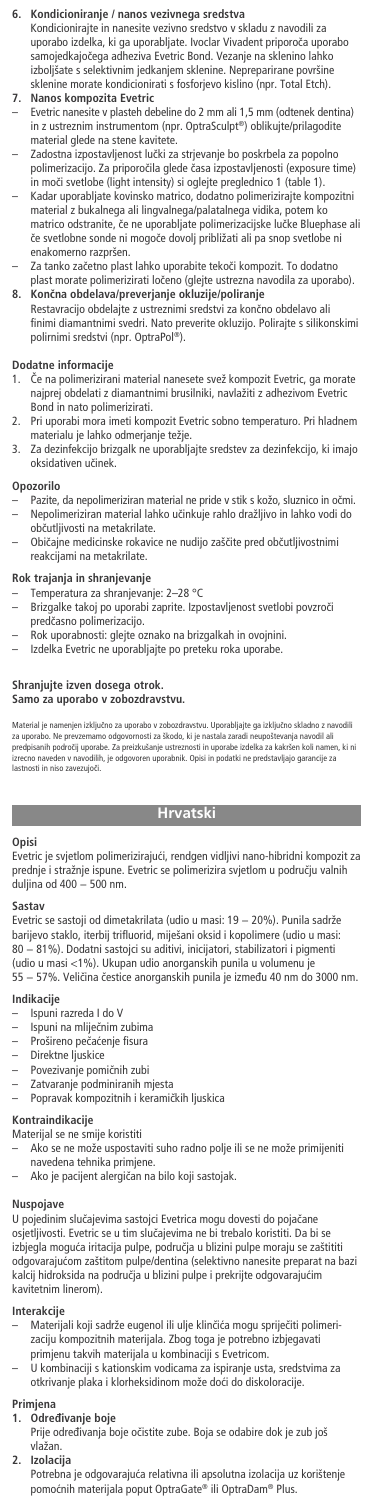| Compozit fotopolimerizabil pen-<br>RO Mod de folosire<br>tru restaurări dentare       | ОбОvтатріко апОкатаєтатіко<br>υλικό, φωτΟπΟλυ μεριζόμενΟ,<br>EL Oδηγίες Χρήσεως<br>με ακρυλική βάση<br>ï | $C \in 0123$                                                   | vivadent<br>clinical<br><b>IVOCOT</b>                                                                            |
|---------------------------------------------------------------------------------------|----------------------------------------------------------------------------------------------------------|----------------------------------------------------------------|------------------------------------------------------------------------------------------------------------------|
| дентален ресторативен композит<br>Светлосно-полимеризирачки<br>HU Használati utasítás | Instrukcja stosowania<br>Material kompozit restaurues<br>fotopolimerizues<br>군                           | Date information prepared<br>2016-12-22/Rev.2<br>641291/13spr. | www.ivoclarvivadent.com<br>9494 Schaan/Liechtenstein<br>Ivoclar Vivadent AG<br>Bendererstrasse 2<br>Manufacturer |

### **3. Priprema kaviteta**

Kavitet pripremite prema zahtjevima adhezivne tehnike. Zatim mlazom vode uklonite sve ostatke iz kaviteta te ga oËistite zrakom bez vode i ulja.

## **4. Zaštita pulpe / podloga**

Podlogu nemojte stavljati prilikom korištenja adheziva za caklinu/dentin. Samo vrlo duboka podruËja u blizini pulpe prekrijte materijalom od kalcijeva hidroksida (npr. ApexCal ®) te postavite cement otporan na tlak (npr. stakleno-ionomerni cement kao što je Vivaglass® Liner). Ostale stijenke kaviteta ne prekrivajte jer mogu poslužiti kao podrška svezivanju adheziva za caklinu/dentin. **5. Matrica / interdentalni klin**

# Po potrebi postavite matricu i interdentalni klin.

**6. Kondicioniranje / primjena adheziva** Kondicionirajte i nanesite adheziv prema uputama za uporabu proizvoda koji koristite. Ivoclar Vivadent preporučuje korištenje<br>samojetkajućeg adheziva Evetric® Bond. Svezivanje na caklinu može se<br>poboljšati selektivnim jetkanjem cakline. Nepripremljene plohe cakline moraju se kondicionirati fosfornom kiselinom (npr. Total Etch).

# **7. Nanošenje Evetrica**

.<br>Inesite u slojevima maksimalne debljine od 2 mm ili 1,5 mm (dentinske boje) te ga odgovarajućim instrumentom (npr. OptraSculpt®) oblikujte prema stijenkama kaviteta. – Dostatno izlaganje polimerizacijskom svjetlu sprjeËava nepotpunu

polimerizaciju. Preporuke u svezi s vremenom izlaganja (exposure time) i intenzitetom svjetla (light intensity) navedene su u tablici 1 (table 1). – Kada koristite metalnu matricu dodatno polimerizirajte kompozitni

materijal s bukalne ili lingvalne/palatinalne strane nakon uklanjanja matrice, ako se ne koristi polimerizacijsko svjetlo Bluephase ili se vodiË svjetlane ne može idealno pozicionirati, npr. zbog udaljenosti od kompozita ili divergentnog kuta raspršenja.

Kao tanki početni sloj može se koristiti tekući kompozit. Taj se dodatni sloj mora zasebno polimerizirati (proËitajte upute za uporabu tog materijala).

**8. Završna obrada / provjera okluzije / poliranje** Ispun obradite odgovarajućim finirerima ili finim dijamantom. Zatim provjerite okluziju. Polirajte silikonskim polirerima (npr. OptraPol ®).

# **Dodatne informacije**

- Ako se na polimerizirani materijal nanosi svježi Evetric, potrebno ga je najprije nahrapaviti uz pomoć dijamantnih brusnih tijela i navlažiti adhezivom Evetric Bond i naknadno polimerizirati.
- 2. Evetric se mora nanositi na sobnoj temperaturi. Nanošenje hladnog materijala može biti otežano.
- 3. Za dezinfekciju štrcaljki nemojte koristiti oksidacijska dezinfekcijska sredstva.

#### **Upozorenje**

- Izbjegavajte kontakt nepolimeriziranog materijala s kožom, sluznicom i oËima.
- ‡ Nepolimerizirani materijal može izazvati blažu iritaciju te dovesti do osjetljivosti na metakrilate.
- ‡ Komercijalne medicinske rukavice ne štite od uËinka pojave osjetljivosti na metakrilate.

### **Rok trajanja i skladištenje**

- ‡ Temperatura za skladištenje: 2 − 28 °C
- ‡ Štrcaljke zatvorite odmah nakon korištenja. Izloženost svjetlu uzrokuje preranu polimerizaciju.
- ‡ Rok valjanosti: pogledajte oznaku na štrcaljkama i pakiranju.
- Ne koristite Evetric nakon isteka roka valjanosti.

### **»uvati izvan dohvata djece. Samo za stomatološku primjenu.**

Materijal je namijenjen isključivo za stomatološku primjenu. Obrada se mora provoditi isključivo prema<br>uputama za uporabu. Proizvođač ne preuzima odgovornost za štete koje su rezultat nepridržavanja uputa<br>ili navedenog pod

## *åesky*

### **Popis**

Evetric je světlem tuhnoucí, rentgenkontrastní, nanohybridní kompozit, určený pro výplňovou terapii. Evetric se vytvrzuje působením světla o vlnové délce 400–500 nm.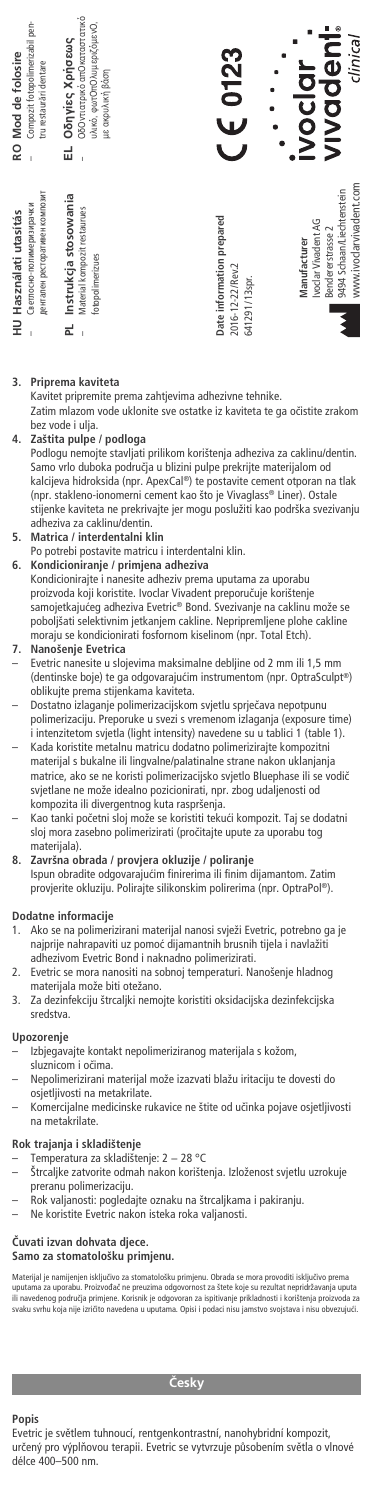## **Složení**

Evetric sestává z dimetakrylátů (19–20 hmot. %). Plniva se skládají z barnatého skla, trifluoridu yterbia, směsi oxidů a kopolymerů (80–81 hmot.%).<br>Kromě toho obsahuje aditiva, iniciátory, stabilizátory a pigmenty<br>(<1 hmot. %). Celkový obsah anorganických plniv je 55–57 obj. %. Velikost ãástic anorganick˘ch plniv se pohybuje mezi 40 nm a 3 000 nm.

- **Indikace**<br>— Výplně I-IV třídy
- V˘plnû mléãn˘ch zubÛ
- Doplňkové pečetění fisur
- Pfiímé fazety
- Fixace uvolněných zubů
- Uzavření mezizubních prostor<br>– Opravy kompozitních nebo keramických fazet

## **Kontraindikace**

- Materiál se nesmí používat
- Jestliže není možné zachování suchého pole nebo dodržení předepsané aplikační techniky.
- Jestliže má pacient prokázanou alergii na nûkterou ze složek pfiípravku.

## **Nežádoucí úãinky**

V jednotlivých případech mohou vést složky materiálu Evetric k senzibilizaci.<br>V takových případech se materiál Evetric nesmí používat. K zamezení možného podráždění pulpy je třeba zajistit vhodnou ochranu míst v blízkosti pulpy/dentinu (selektivní aplikace pfiípravku na bázi hydroxidu vápenatého na místa v blízkosti pulpy a zakrytí vhodnou podložkou).

### **Interakce**

- Materiály obsahující eugenol nebo hřebíčkový olej mohou inhibovat<br>polymeraci kompozitních materiálů. Proto se tyto materiály nesmí<br>používat společně s hmotou Evetric.
- Pfii kontaktu se zásadit˘mi ústními vodami, s indikátory plaku nebo s chlorhexidinem mÛže dojít k nežádoucímu zabarvení.

## **Použití**

- **V˘plnû**
- **1. Urãení barvy**
	- Před určováním barvy zuby důkladně vyčistěte. Barva se určuje, dokud je zub ještě vlhký.
- **2. Vysušení**
- Je nezbytná přiměřená relativní nebo absolutní izolace s použitím<br>vhodných pomůcek, např. OptraGate® nebo OptraDam® Plus. **3. Preparace kavity**
- Při preparování kavity postupujte podle pravidel adhezivní techniky.<br>Následně odstraňte všechny zbytky z kavity vodním sprejem a vysušte ji bezvodým a bezolejovým vzduchem.
- 

**4. Ochrana pulpy/podložka** Pfii použití adhezivního systému na sklovinu / dentin není zapotfiebí používat podložky. Pouze u velmi hlubok˘ch kavit a kavit v blízkosti pulpy tuto oblast bodově pokryjte přípravkem obsahujícím hydroxid<br>vápenatý (např. ApexCal®) a následně překryjte vrstvou z cementu odolného vůči tlaku (např. skloionomerový cement, jako je Vivaglass® Liner). Ostatní stěny kavity nezakrývejte, aby byla možná aplikace adheziva na sklovinu a dentir.

## **5. Matrice/interdentální klínek**

- Je-li to potfieba, použijte matrici a interdentální klínek. **6. Kondicionování/aplikace adhezivního prostfiedku**
- Při kondicionování/aplikaci adhezivního prostředku postupujte podle návodu k používanému preparátu. Ivoclar Vivadent doporučuje použít<br>samoleptací adhezivum Evetric® Bond. Vazba na sklovinu může být zesílena selektivním naleptáním skloviny. U nepreparovaných povrchů skloviny je úprava kyselinou fosforeãnou povinná (napfi. Total Etch). **7. Aplikace materiálu Evetric**
- KvÛli dosažení optimálního v˘sledku aplikujte Evetric po vrstvách o tloušťce maximálně 2 mm nebo 1,5 mm (dentinové barvy) a adaptujte je<br>vhodným nástrojem (např. OptraSculpt®).
- Kompletní polymerace vyžaduje dostatečnou dobu působení. Doporučení ohledně doby expozice (exposure time) a intenzity světla (light intensity)<br>viz tabulka 1 (table 1).
- V případě použití kovové matrice je po odstranění matrice potřeba další osvícení kompozitního materiálu z bukálního nebo lingválního/palatálního pohledu, pokud se nepoužívá polymerizaãní
- lampa Bluephase nebo pokud lampu nelze dobře nasměrovat, např. nepřístupný kompozit nebo odchýlený úhel rozptylu.<br>– Jako první tenká vrstva se může použít flow kompozit. Tuto vrstvu je
- třeba vytvrdit separátně (dodržujte odpovídající pokyny příslušného návodu k použití). **8. Koneãná úprava/kontrola okluze/leštûní**
- Po ukončení polymerace odstraňte přebytečný materiál pomocí finírky nebo jemnozrnného diamantu. Zkontrolujte okluzi. Konečné vyleštění<br>proveďte pomocí silikonových leštítek (např. OptraPol®).

# **Další informace**

- v minimicie<br>V případě aplikace čerstvé hmoty Evetric na zpolymerovaný materiál je nejprve nutné zdrsnit povrch diamantovým brouskem navlhčeným
- v materiálu Evetric Bond a následně provést polymeraci.<br>2. Evetric musí být aplikován při pokojové teplotě. Studený materiál se obtížně vytlačuje.
- 3. Stříkačky nedezinfikujte oxidujícími desinfekčními prostředky.

### **Varování**

- Vyhnûte se kontaktu nevytvrzeného materiálu s pokožkou, sliznicí a oãima.
- Nezpolymerovaný materiál může v nevytvrzeném stavu působit dráždivě<br>a vést k přecitlivělosti vůči metakrylátům.
- Běžně dostupné lékařské rukavice nechrání před senzibilizujícími účinky metakrylátÛ.

### **Doba použitelnosti a uchovávání**

- Teplota uchovávání: 2–28 °C
- Stříkačky po použití ihned uzavřete. Přístup světla vede k předčasné polymeraci. – Použijte do: viz údaj na stfiíkaãce a obalu.
- Nepoužívejte materiál Evetric po uplynutí doby použitelnosti.
- 

## **Uchovávejte mimo dosah a dohled dûtí. Urãeno pouze pro stomatologické úãely.**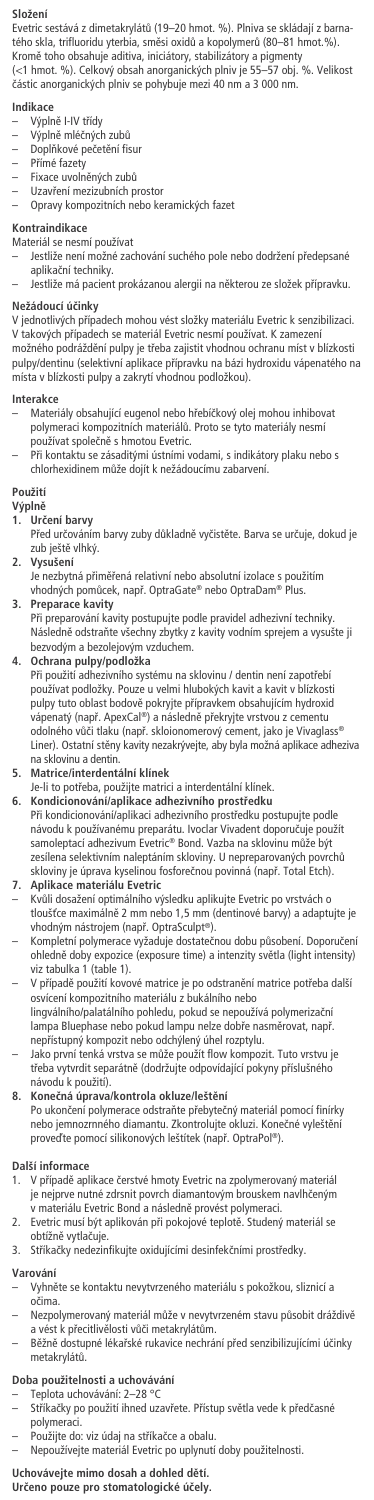Materiál byl vyvinut výlučné pro použití v zubním lékařství. Zpracování je nutné provádět výhradné podle ná-<br>vodu k použití. Nelze příjmout odpovědnost za škody vzniklé nedodržováním pokynů nebo stanovené oblasti<br>použití. za sestovalu vyropsa z mearska jejicit vliouhostí a<br>odech. Popisy a údaje nepředstavují žádnou záru

## **Slovensky**

## **Popis**

Evetric je svetlom vytvrdzovaný, röntgenologicky kontrastný nano-hybridný kompozit určený na rekonštrukčnú terapiu. Evetric sa vytvrdzuje svetlom<br>s vlnovou dĺžkou 400 – 500 nm.

## **Zloženie**

Evetric obsahuje dimetakryláty (19 – 20 hmot. %). Plnivá sú zložené z bárnatého skla, fluoridu yterbitého, zmesi oxidu a kopolymérov<br>(80 – 81 hmot. %). Okrem toho obsahuje prísady, iniciátory, stabilizátory a<br>pigmenty (< 1 hmot. %). Celkový obsah anorganických plnív je 55—57 obj. %. Veľkosť častíc anorganických plnív je 40 nm až 3000 nm.

### **Indikácie**

- Rekonštrukcie triedy I V
- Rekonštrukcia mlieãnych zubov
- Rozšírené pečatenie fisú
- Priame fazety
- Fixácia uvoľnených zubov
- Uzavretie medzizubn˘ch priestorov Oprava kompozitn˘ch a keramick˘ch faziet

#### **Kontraindikácie**

- Tento materiál sa nemá používať:
- ak nie je možné zaistenie suchého poľa alebo dodržanie predpísanej aplikaãnej techniky,
- pri preukázanej alergii pacienta na niektoré zo zložiek.

## **Vedºajšie úãinky**

Zložky prípravku Evetric môžu v niektorých prípadoch spôsobiť precitlivenosť.<br>V takýchto prípadoch sa Evetric nemá používať. Na zabránenie podráždeniu zubnej drene je potrebné miesta v jej blízkosti ošetriť vhodným prostriedkom na ochranu zubnej drene/zuboviny (na miesta v blízkosti zubnej drene naneste selektívne prípravok na báze hydroxidu vápenatého a pokryte vhodnou ochrannou vrstvou).

## **Interakcie**

- Materiály obsahujúce eugenol alebo klinãekov˘ olej môžu inhibovaÈ polymerizáciu kompozitného materiálu. Takéto materiály sa preto nesmú používať spolu s prípravkom Evetric.
- Pri styku s katiónov˘mi ústnymi vodami a prostriedkami na odstraÀovanie zubného povlaku ãi chlórhexidínom môže dôjsÈ k nežiaducemu sfarbeniu.

## **Použitie**

- **Priame rekonštrukcie**
- **1. Urãenie odtieÀa**
- Pred určením odtieňa zuby vyčistite. Odtieň sa určuje, kým je zub ešte vlhký. **2. Izolácia**
- Je potrebná vhodná relatívna alebo absolútna izolácia použitím pomôcok, ako sú OptraGate® alebo OptraDam® Plus.
- **3. Preparácia dutiny**

Dutina sa preparuje podľa zásad adhezívnej techniky. Na záver odstráÀte všetky zvyšky z dutiny prúdom vody a vysušte ju suchým a bezolejovým vzduchom.

**4. Ochrana drene/základn˘ materiál** Pri použití adhezíva na sklovinu a zubovinu neaplikujte základn˘ materiál. Len pri veľmi hlbokých dutinách v blízkosti drene túto oblasť prekryte preparátom obsahujúcim hydroxid vápenatý (napr. ApexCal®)<br>a následne ju prekryte vrstvou cementu odolného voči tlaku (napr.<br>skloionomérový cement, ako je Vivaglass® Liner). Zvyšné steny dutiny neprekrývajte, aby ostali použiteľné na aplikáciu adhézneho prípravku na sklovinu a zubovinu.

### **5. Nasadenie matrice/medzizubného klinu**

- 
- V prípade potreby použite matricu a medzizubný klin.<br>**6. Príprava/aplikácia adhézneho prostriedku**<br>Pri príprave a aplikovaní adhézneho prostriedku postupujte podľa návodu na použitie preparátu. Ivoclar Vivadent odporúãa používanie samoleptacieho adhezíva Evetric® Bond. Adhézia k zubnej sklovine sa dá zlepšiť selektívnym naleptaním zubnej skloviny. Nepreparované plochy zubnej skloviny sa musia pripraviť ošetrením kyselinou fosforečnou<br>(napr. Total Etch).

## **7. Aplikácia prípravku Evetric**

- Evetric aplikujte vo vrstvách s hrúbkou max. 2 mm alebo 1,5 mm (odtieÀ zuboviny) a vytvarujte/upravte materiál podľa stien dutiny pomocou vhodného nástroja (napríklad OptraSculpt ®).
- Dostatočná expozícia vytvrdzovaciemu svetlu zabráni neúplnej<br>polymerizácii. Odporúčania týkajúce sa doby expozície (exposure time) a intenzity svetla (light intensity) sú uvedené v tabuľke 1 (table 1).
- Pri použití kovovej matrice kompozitn˘ materiál po odstránení matrice ìalej polymerizujte z bukálnej alebo linguálnej/palatálnej strany, ak sa nepoužíva polymerizaãné svetlo Bluephase alebo sa lampa nedá ideálne nastaviť, napr. je ďaleko od kompozitu alebo má rozbiehavý uhol rozptylu.
- Ako tenkú počiatočnú vrstvu možno použiť tekutý kompozit. Túto voliteľnú vrstvu treba vytvrdiť osobitne (dodržujte príslušný návod na použitie).
- **8. Koneãná úprava/kontrola oklúzie/leštenie** Dokončite rekonštrukciu vhodnými finišérmi alebo jemnými diamantmi. Následne skontrolujte oklúziu. Vyleštite silikónovými leštidlami (napríklad OptraPol ®).

## **ëalšie informácie**

- 1. Ak sa na polymerizovaný materiál nanáša čerstvý Evetric, najprv sa musí zdrsniť diamantovými brúskami, zvlhčiť prípravkom Evetric Bond a potom polymerizovať
- 2. Evetric sa musí nanášať pri izbovej teplote. Studený materiál sa môže
- ťažko vytláčať.<br>3. Injekčné striekačky nedezinfikujte oxidačnými dezinfekčnými prostriedkami.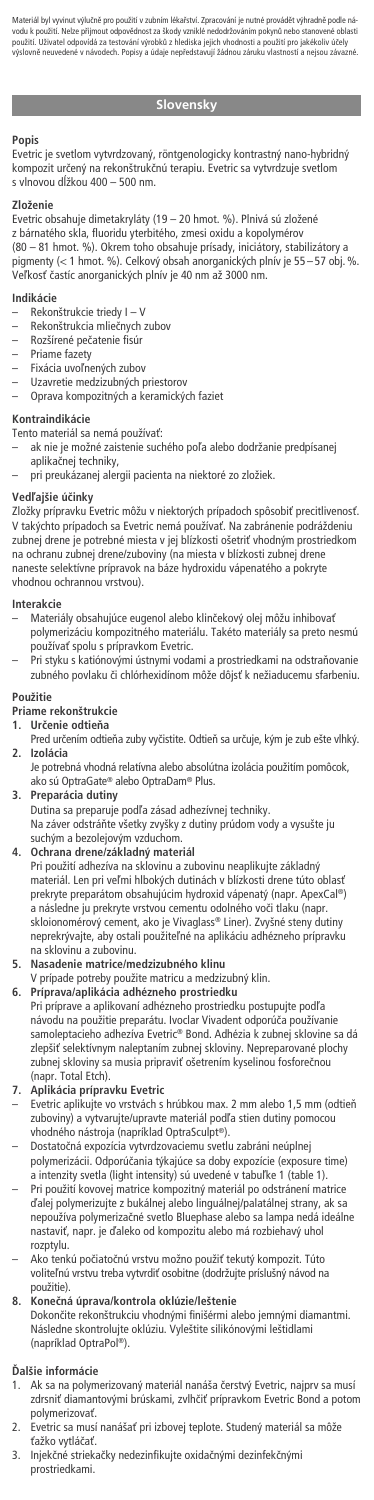## **Upozornenie**

- Vyh˘bajte sa kontaktu nepolymerizovaného materiálu s pokožkou, sliznicami a oãami.
- Nepolymerizovan˘ materiál môže spôsobiÈ ºahké podráždenie a viesÈ k precitlivenosti na metakryláty.
- Bežne dostupné lekárske rukavice nechránia pred senzibilizujúcim úãinkom metakrylátov.

## **Doba použiteºnosti a uchovávanie**

- Skladovacia teplota: 2 28 °C
- Injekãné striekaãky po použití okamžite zatvorte.
	- Prístup svetla spôsobuje predãasnú polymerizáciu.
	- Dátum exspirácie: pozrite si poznámku na injekčných striekačkách a balení.
- Nepoužívajte Evetric po dátume exspirácie.

## **Uchovávajte mimo dosahu detí.**

## **Urãené v˘hradne na stomatologické úãely.**

Tento materiál bol vyvinutý výhradne na stomatologické účely. Spracovanie sa má vykonávať striktne<br>podľa návodu na použitie. Výrobca nepreberá žiadnu zodpovednosť za škody spěsobené nedodržaním<br>zháodu na použitie alebo pre

## **Magyar**

#### **Leírás**

Az Evetric restaurációs kezelésre szolgáló, fényre keményedő, sugárfogó<br>nanohibrid-kompozit. Az Evetric 400–500 nm hullámhossztartományú fényre keményedik.

## **Összetétel**

Az Evetric dimetakrilátokból (19-20 súlyszázalék) áll. A töltőanyagok báriumüvegből, itterbium-trifluoridból, elegyoxidból és kopolimerből<br>(80–81 súlyszázalék) állnak. Tartalmaz továbbá adalékanyagokat, iniciátorokat, stabilizátorokat és pigmenteket (< 1 súly%). A teljes szervetlen töltőanyagtartalom 55–57 térfogat%. A szervetlen töltőanyagok<br>részecskemérete 40 nm és 3000 nm között van.

#### **Javallatok**

- I V. osztályú restaurációk
- Tejfogak restaurációja Kiterjedt rés lezárása
- 
- Közvetlen lefedés
- Mozgó fog rögzítése Alámetszések blokkolása
- Kompozit- és kerámialefedések javítása
- 

## **Ellenjavallatok**

Tilos az anyag használata az alábbi esetekben:

- Ha száraz munkatérség nem biztosítható, vagy ha az előírt alkalmazási technika nem alkalmazható
	- Ha ismeretes, hogy a páciens allergiás valamely összetevőre.

### **Mellékhatások**

Egyedi esetekben az Evetric Bond alkotóelemei érzékenyítést okozhatnak. Ilyenkor el kell tekinteni az Evetric használatától. A fogbél esetleges irritációjának elkerülése érdekében a fogbélhez közeli területeket megfelelő<br>fogbél/dentin védővel kell védeni (pontszerűen alkalmazzon kalcium-hidroxid alapú készítményt a fogbélhez közeli területeken, majd fedje le megfelelő alátöméssel).

#### **Kölcsönhatások**

- Az eugenolt vagy szegfűszegolajat tartalmazó anyagok gátolhatják a<br>kompozitanyagok polimerizációját. Következésképpen kerülendő az ilyen anyagok és az Evetric együttes használata.
- ElszínezŒdés léphet fel az alábbiak egyidejı jelenlétekor: kationos szájvizek, plakkot kimutató szerek és klórhexidin.

## **Alkalmazás**

**Közvetlen restaurációk**

- **1. Színmeghatározás**
	- Színmeghatározás előtt tisztítsa meg a fogat. A színt még nedves fog esetén kell meghatározni.
- **2. Izolálás**
	- Megfelelő segédanyagok, például OptraGate® vagy OptraDam® Plus, segítségével végzett adekvát relatív vagy abszolút izolálás szükséges.
- **3. Uregelőkészítés**<br>Az adhéziós technika követelményei szerint készítse elő az üreget. Végül távolítsa el az összes maradékanyagot az üregből vízpermettel, majd fújja szárazra az üreget víz- és olajmentes levegővel. **4. Fogbélvédelem/alapozás**

Ne alkalmazzon alapozó anyagot, ha zománc/dentin kötőanyagot használ. Csak igen mély, fogbélközeli üregek esetén fedje le a területet kalciumhidroxid-készítménnyel (pl. ApexCal ®), majd alkalmazzon nyomásálló cementréteget (pl. üvegionomer-cement, pl. Vivaglass® Liner). Ne fedje

le az üreg többi falát, mivel ezek használatosak a kötés elŒsegítésére zománc/dentin ragasztóanyaggal.

- **5. Matrica/fogközi ék alkalmazása**
- Alkalmazzon matricát és fogközi éket, ha szükséges.
- **6. ElŒkezelés/kötŒanyag alkalmazása** Az előkezelést és a kötőanyag alkalmazását az alkalmazott termék<br>használati utasítása szerint végezze. Az Ivoclar Vivadent az önmarató Evetric® Bond ragasztó használatát javasolja. A zománchoz kötés a zománc szelektív marásával javítható. Az előkészítetlen zománcfelületeket foszforsavval (pl. Total Etch) kondicionálni kell.

#### **7. Evetric alkalmazása**

- Alkalmazza a Evetric terméket maximum 2 mm vagy dentinárnyalathoz 1,5 mm rétegvastagságban, majd kontúrozza/adaptálja az anyagot az üregfalhoz megfelelő eszközzel (pl. OptraSculpt®).
- A kellő ideig tartó megvilágítás a kikeményítő fénnyel megakadályozza<br>a tökéletlen polimerizációt. A javasolt expozíciós időt (exposure time) és<br>fényintenzitást (light intensity) az 1. táblázatban találja (table 1). Fémmatrica használata esetén a matrica kivételét követően folytassa tovább a kompozitanyag bukkális vagy lingvális/palatinális irányból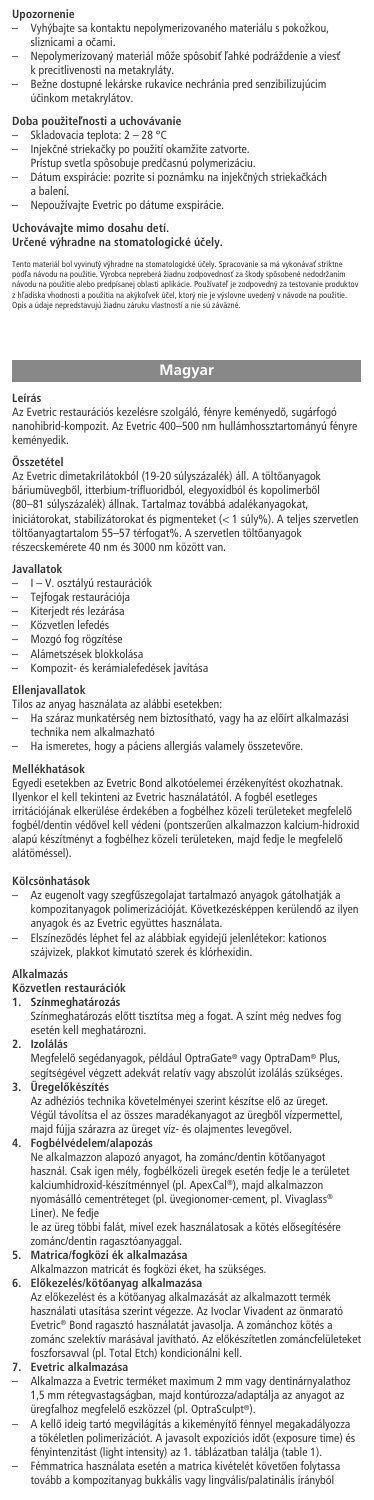- történő polimerizálását, ha nem használható Bluephase polimerizáló fény, vagy a fényvezetőt nem lehet ideálisan behelyezni, pl. a kompozittól
- távol esik, vagy eltérő szóródási szöggel rendelkezik.<br>– Folyóképes kompozit használható vékony alaprétegként. Ezt az opcionális réteget azonban külön kell kikeményíteni (vegye ehhez
- 
- figyelembe a vonatkozó használati utasítást). **8. Kikészítés/lezárás-ellenŒrzés/polírozás** Készítse ki a restaurációt megfelelŒ kikészítŒkkel vagy finom gyémánttal. Ezután ellenőrizze a lezárást. Polírozza szilikon polírozóval (pl. OptraPol®).

## **További információ**

- 1. Ha friss Evetric van polimerizált anyagra alkalmazva, azt először érdesíteni kell gyémántcsiszolókkal, majd meg kell nedvesíteni Evetric Bond-dal, végül polimerizálni kell.
- 2. Az Evetric szobahőmérsékleten alkalmazandó. A hideg anyagot esetleg nehéz lehet adagolni.
- 3. Ne használjon oxidáló hatású fertőtlenítőket a fecskendők
- fertőtlenítésére

## **Figyelmeztetés**

- A nem polimerizált anyag nem érintkezhet bőrrel, nyálkahártyákkal és szemmel.
- A nem polimerizált anyag enyhén irritáló hatású lehet, és metakrilátokkal szembeni érzékenyítést okozhat.
- A kereskedelemben kapható orvosi kesztyűk nem nyújtanak védelmet a metakrilátok érzékenyítő hatásával szemben.

## **Élettartam és tárolás**

- Tárolási hőmérséklet: 2-28 °C
- Használat után azonnal zárja le a fecskendŒket. Fényexpozíció korai polimerizációt okoz.
- Lejárati idő: lásd a fecskendőkön és csomagokon lévő információt.<br>– Ne használja az Evetric terméket a lejárati idő után.

# **GyermekektŒl elzárva tartandó. Csak fogászati használatra.**

Az anyag kizárólag fogászati használatra lett kifeljesztve. A felológozást pontosan a Használati<br>utasításnak megfelelően kell végezni. A használati utasításban leirtaktól eltérő vagy az előirtiól különbözö<br>területen törtér

## **Polski**

## **Opis materiału**

Evetric jest światłoutwardzalnym, nanohybrydowym materiałem złożonym,<br>widocznym w promieniach rentgenowskich, przeznaczonym do stosowania w stomatologii zachowawczej. Materiał Evetric polimeryzuje pod wpływem światła o długości fali 400-500 nm.

## **Skład**

Matryca monomerowa składa się z dimetakrylanów (19-20% wag.). Wypełniaczami są: szkło barowe, trójfluorek iterbu, mieszanina tlenków i prepolimerów (80-81% wag.). Składniki dodatkowe: initiators, stabilizatory i<br>barwniki (<1% wag.). Całkowita zawartość wypełniaczy nieorganicznych w<br>materiale wynosi: 50-57%. Wielkość ziaren wypełniacza zawiera się między 40nm i 3000 nm.

## **Wskazania**

- wypełnianie ubytków klas I-V
- wypełnianie ubytków w zębach mlecznych
- poszerzone lakowanie
- szynowanie rozchwianych zębów
- naprawa licówek z materiałów zło˝onych i ceramicznych
- licówki kompozytowe blokowanie podcieni
- 

## **Przeciwwskazania**

- Materiału Evetric nie należy stosować w przypadku:
- braku mo˝liwoÊci utrzymania wymaganej suchoÊci pola operacyjnego i przestrzegania zalecanej techniki nakładania materiału
- znanej nadwrażliwości pacjenta na którykolwiek ze składników materiału Evetric

## **Działania niepo˝àdane**

W rzadkich przypadkach, pewne składniki materiału Evetric mogà wywołaç nieznaczną reakcję nadwrażliwości. Należy wtedy zrezygnować ze stosowania tego materiału. W celu uniknięcia ewentualnego podrażnienia miazgi, należy miejsca w jej pobliżu przykryć odpowiednim materiałem zabezpieczającym miazgę i zębinę (należy zaaplikować materiał na bazie wodorotlenku wapnia na powierzchnię preparacji w pobliżu miazgi i pokryć<br>go odpowiednim materiałem typu liner).

## **Interakcje**

- Materiały zawierające eugenol lub olejek goździkowy hamują polimeryzację materiałów złożonych. Z tego powodu należy unikać<br>stosowania tego rodzaju materiałów razem z materiałem Evetric.
	- Związki kationowe stosowane do płukania jamy ustnej, środki służące do wybarwiania płytki nazębnej oraz chlorheksydyna mogą powodować przebarwienia wypełnień z materiału Evetric

## Sposób postępowania

- Wypełnienia bezpośrednie<br>1. Dobór koloru materiał
- **1. Dobór koloru materiału.**
- Przed określeniem koloru wypełnienia, zęby należy oczyścić. Podczas dobierania koloru wypełnienia, zęby powinny być wilgotne.

**2. Izolacja pola operacyjnego** Pole operacyjne nale˝y odpowiednio zabezpieczyç przed wilgocià, stosujàc odpowiednie akcesoria, takie jak OptraGate® lub OptraDam® Plus.

## **3. Opracowanie ubytku**

Ubytek opracowaç według zasad techniki adhezyjnej, tj. w sposób oszczędzający twarde tkanki zęba. Następnie ubytek wypłukać wodą w celu usunięcia wszelkich zanieczyszczeń i wysuszyć powietrzem bez oleju i wody.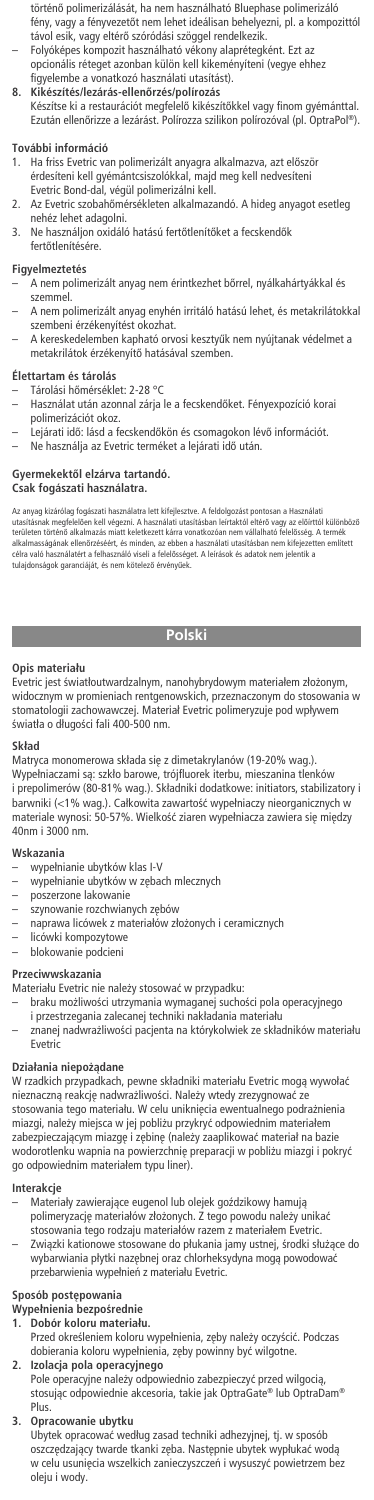## **4. Ochrona miazgi/Zało˝enie podkładu**

Stosując system łączący ze szkliwem i zębiną należy zrezygnować z zakładania podkładu. Jedynie w ubytkach głębokich, szczególnie miejsca<br>w pobliżu miazgi, należy punktowo pokryć cienką warstwą materiału podkładowego, zawierającego wodorotlenek wapnia (np. ApexCal®). Z kolei warstwę tę należy pokryć mechanicznie wytrzymałym materiałem<br>podkładowym (np. cementem szklano-jonomerowym Vivaglass® Liner). Nie pokrywać pozostałych ścian ubytku materiałem podkładowym, gdyż nie pokryta zębina jest niezbędna do wytworzenia połączenia z systemem łączącym.

## **5. Zakładanie formówki i klinów mi´dzyz´bowych**

W przypadku wypełniania ubytków na powierzchniach stycznych, należy<br>zastosować formówkę z paskiem (np. wybiórczo cieńszy pasek<br>OptraMatrix) lub formówki częściowe i umocować je klinami

mi´dzyz´bowymi. **6. Wytrawianie szkliwa i z´biny/Nakładanie materiału łàczàcego** Należy zapoznać się z instrukcją stosowania systemu łączącego i<br>zaleceniami producenta. Ivoclar Vivadent rekomenduje użycie<br>samotrawiącego systemu łączącego Evetric® Bond. Łączenie do szkliwa może być wzmocnione poprzez selektywne dotrawienie szkliwa. Niewypreparowana powierzchnia szkliwa może być wytrawiona kwasem<br>ortofosforowym (np. Total Etch).

### **7. Nakładanie materiału**

- W celu uzyskania optymalnego rezultatu, Evetric w kolorze zębinowym<br>należy nakładać w warstwach o grubości do 2 mm lub 1,5 mm. Za pomocà odpowiednich instrumentów (np.OptraSculpt) materiał dostosować do ścian ubytku.
- Tylko wystarczająca ekspozycja na światło lampy polimeryzacyjnej pozwala na kompletną polimeryzację materiału. Proszę zobaczyć tabelę 1 (table 1) dla czasów ekspozycji (exposure time) i intensywności światła<br>(light intensity) rekomendowanych dla prawidłowej polimeryzacji.
- W sytuacji użycia metalowej kształtki wymagana jest dodatkowa polimeryzacja materiału kompozytowego po usunięciu kształtki. Jest to<br>wymagane szczególnie wtedy, kiedy światłowód lampy polimeryzacyjnej<br>Bluephase nie mógł być ustawiony w prawidłowej pozycji, np. jeśli<br>ustawiony jest pod kompozytu.
- Wypełnianie można rozpocząć od nałożenia na dno ubytku materiału złożonego o konsystencji półpłynnej, w celu uzyskania lepszej adaptacji<br>materiału do ścian ubytku, a następnie materiału o tradycyjnej konsystencji pasty. Warstwę materiału półpłynnego należy polimeryzować oddzielnie (szczegółowy opis postępowania znajduje się w odpowiednich<br>instrukcjach stosowania).

## **8. Koƒcowe opracowanie/Dostosowanie do zgryzu/Polerowanie wypełnienia**

Po polimeryzacji należy usunąć nadmiary materiału wypełniającego wiertłem z drobnoziarnistym nasypem diamentowym. Skontrolowaç okluzję i artykulację oraz dokonać niezbędnych korekt przez szlifowanie,<br>w celu uniknięcia przedwczesnych kontaktów i nieprawidłowego<br>prowadzenia zgryzowego. Wypolerować odpowiednimi gumkami silikonowymi (np. OptraPol ®).

## **Dodatkowe uwagi do sposobu post´powania**

- 1. Jeśli świeża porcja materiału Evetric jest aplikowana na wcześniej spolimeryzowany materiał, ta powierzchnia powinna byç "schropowacona" wiertłem diamentowym i zwil˝ona materiałem łączącym Evetric Bond, a następnie spolimeryzowana.
- 2. Podczas nakładania, materiał Evetric powinien mieć temperaturę pokojową. Niska temperatura sprawia, że materiał jest trudny do
- wyciśnięcia z opakowania.<br>3. W celu dezynfekcji strzykawek nie stosować środków dezynfekcyjnych o właściwościach utleniających.

### **Ostrze˝enie**

- Należy unikać kontaktu nie spolimeryzowanego materiału<br>Evetric ze skórą, błoną śluzową i oczami.
- Nie spolimeryzowany materiał mo˝e spowodowaç podra˝nienie i wywołać reakcję nadwrażliwości na metakrylany.<br>Konwencionalne rekawiczki medyczne nie chronia
- wencjonalne rękawiczki medyczne nie chronią przed uczulającym działaniem metakrylanów.

#### **Warunki przechowywania**

- 
- − Przechowywać w temperaturze 2-28 °C.<br>− Strzykawki należy zamykać natychmiast po użyciu. Kontakt ze światłem powoduje przedwczesną polimeryzację materiału.
- 
- Data ważności: podana jest na strzykawkach i na opakowaniu.<br>– Materiału Evetric nie należy stosować po upływie terminu ważności.

# **Materiał przechowywaç w miejscu niedost´pnym dla dzieci! Materiał przeznaczony tylko do u˝ytku w stomatologii!**

Materiał został przeznaczony wyłącznie do stosowania w stomatologii. Przy jego stosowaniu należy<br>kściłe przestrzegać instrukcji użycia. Nie ponosi się odpowiedzialności za szkody powstałe na skutek<br>nieprzestrzegania instru sa wiążące.

## **<u>Српски</u>**

#### **Опис**

Evetric је нанохибридни композит за рестауративни третман који се ОСОБОР ВЕЛИТИНЕ В ДОЙ ДА ВИЛИТИНЕ В ДОЛЖНИНЕ В ДОЛЖНИНЕ В ДОЛЖНИНЕ В СТВРДНАВА НА СВЕТГІС се стврдњава на светлу са таласном дужином у области 400-500 nm.

#### $C$ <sub>a</sub> $CT$ a<sub>E</sub>

Evetric се састоји од диметакрилата (19-20 тежинских %). Пунила се Състоје од баријумовог стакла, итребијум-трифлуорида, мешаног оксида и кополимера (80-81 тежинских %). Додатни састојци су још адитиви,<br>иницијатори, стабилизатори и пигменти (<1% тежински удео). Укупни<br>садржај неорганских пунила је 55—57% волумена. Величина честица неорганских пунила је између 40 nm и 3000 nm.

**Индикације**<br>— Рестаурације класе I-V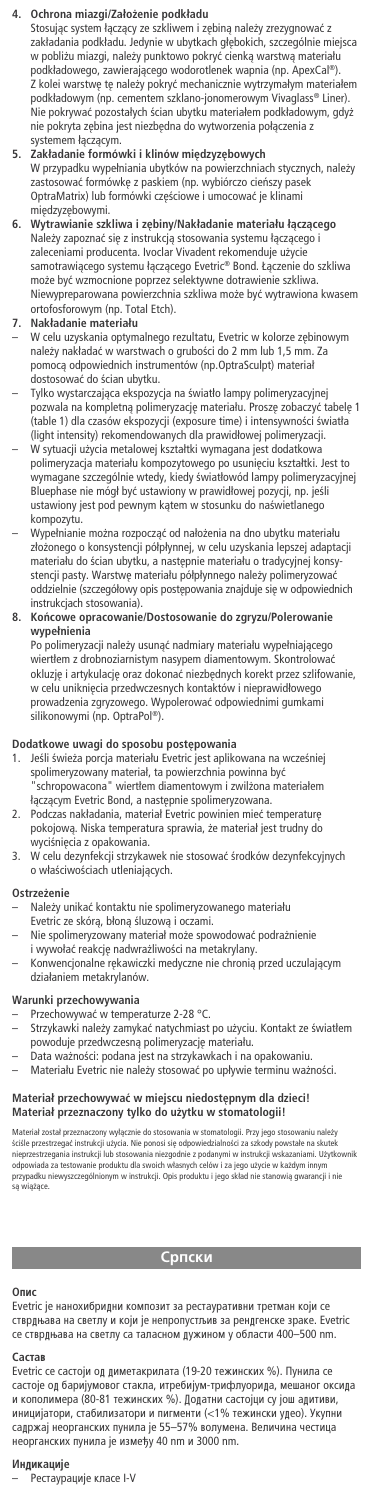- Рестаурација млечних зуба
- Проширено заливање фисура
- Директни винири
- н<br>Имобилизација расклаћених зуба
- Блокирање подминираних места
- Поправке композитних и керамичких винира

- **Контраиндикације**<br>Материјал не сме да се користи
- Када није могуће постићи довољно суво место постављања или није
- могуће применити прописану технику примене.<br>— Код доказане алергије пацијента на састојке производа.

### Споредна дејства

У појединим случајевима састојци Evetric-а могу да изазову преосетљивост У тим случајевима не треба користити Evetric. Да бисте избегли могућу<br>иритацију пулпе, места у близини пулпе треба прекрити одговарајућим средством за заштиту пулпе/дентина (препарат на бази калцијум хидроксида селективно нанесите на места у близини пулпе и покријте одговарајућим лајнером за кавитете).

- **Интеракције**<br>— Материјали који садрже еугенол или уље каранфилића могу да спрече полимеризацију композитних материјала. Због тога треба избегавати употребу таквих материјала заједно са Evetric-ом Промене боје могу се јавити и у додиру са катјонским течностима за
- испирање уста као и агенсима за уклањање зубног каменца и плака и<br>употребом хлорхексидина.

## **Употреба**

- **Директне рестаурације**<br>**1. Одређивање боје**<br> Пре одређивања боје очистити зубе. Боја се одређује на још влажном  $3V6V.$
- 
- **2. àÁÓ·ˆË¿‡** èÓÚ·ÌÓ ¿Â ÓÒ˄ۇÚË Ó‰"Ó'‡‡¿ÛÃÛ ·ÚË'ÌÛ ËÎË ‡ÔÒÓÎÛÚÌÛ ËÁÓ·ˆË¿Û ÛÁ ÍÓ˯ÃÂøÂ ÔÓ‰ÂÒÌËı ÔÓÏÓÃÌËı χÚÂË¿‡Î‡ ͇Ó ¯ÚÓ ÒÛ OptraGate® ËÎË OptraDam® Plus. **3. èÂÔ‡‡ˆË¿‡ ͇'ËÚÂÚ‡**
- 

Препарација кавитета врши се према правилима адхезивне техн Након тога одстраните све остатке у кавитету помоћу воденог млаза<br>и исушите ваздушним спрејем без воде и уља.

 $3$ аштита пулпе/подлога

Немојте стављати подлогу при коришћењу адхезива за глеђ/дентин.<br>Само треба прекрити јако дубока места у близини пулпе препаратом на бази калцијум хидроксида (нпр. ApexCal®) и на крају прекрити слојем цемента који је отпоран на притисак (нпр. стакленим<br>јономерним цементом, нпр. Vivaglass® Liner). Остали зидови кавитета не покривају се како би остали слободни за коришћење током

# ' везивања глеђно-дентинским адехзивом.<br>5. **Постављање матрице/интерденталног кочића**

Поставите матрицу и интердентални кочић, уколико је потребно. **6. Кондиционирање/апликација средства за везивање<br>Кондиционирање и апликација средства за везивање врше се према** упутству за употребу за производ који употребљавате. Ivoclar Vivadent препоручује употребу самонагризајућег адхезива Evetric® Bond.<br>Везивање се може побољшати ако се глеђ селективно нагризе.<br>Код непрепарисаних глеђних површина обавезно је кондиционирање фосфорном киселином (нпр. Total Etch-ом).

## $\overline{a}$  **Апликација Evetric-а**

Evetric треба нанети у слојевима до макс. 2 mm или 1,5 mm (код дентинских боја) и затим материјал обликовати/адаптирати на<br>зидове кавитета одговарајућим инструментом (нпр. OptraSculpt®). Довољна изложеност полимеризацијском светлу спречава појаву непотпуне полимеризације. Препоручено време излагања светлу<br>(енг. exposure time) и интензитет светла (енг. light intensity) налазе се у табели 1 (table 1).

- Када користите металну матрицу, након уклањања матрице додатно<br>полимеризујте композитни материјал букално или лингвално/ палатинално, ако не користите полимеризациону лампу Bluephase или ако светлосну сонду није могуће поставити у идеалан положај,<br>нпр. због удаљености од композита или широког угла распршивања.
- За први танки слој можете употребити флуидни композит. Овај<br>факултативни слој се посебно стврдњава (следите одговарајућа<br>упутства за употребу производа који користите).

 $8.$  Завршна обрада / контрола оклузије / полиран Завршите обраду рестаурације помоћу сврдала за завршну обраду<br>или финозрнастих дијамантских сврдала. Након тога проверите<br>оклузију. Полирати помоћу силиконских средстава за полирање (нпр. OptraPol®).

## $\beta$ Одатне информације

- 1. Ако се свеж Evetric наноси на материјал који је већ полимеризован,<br>он се мора истругати дијамантским сврдлима, навлажити Evetric Bond-ом и тек након тога полимеризовати.
- 2. Evetric мора да има собну температуру током наношења. Хладан материјал се теже распоређује.
- 3. Не дезинфицирати шприцеве оксидирајућим средствима за дезинфекцију.

## **Упозорен**

- Избегавати контакт нестврднутог материјала са кожом, слузокожом **EMNIO NHN**
- Нестврднути материјал може деловати слабо надражујуће и<br>проузроковати преосетљивост на метакрилате.
- Обичне медицинске заштитне рукавице не пружају заштиту против сензибилизирајућег дејства метакрилата.

# **Рок трајања и услови чувања**<br>— Чувати на температури: 2-28 °C

- Шприцеве затворити одмах након употребе. Изложеност светлу
- доводи до предвремене полимеризације.<br>– Рок трајања: види напомену на шприцевима и паковању.<br>– Evetric се не сме користити након истека рока трајања.
- 

Чувати ван домашаја деце.<br>Само за употребу у стоматологији.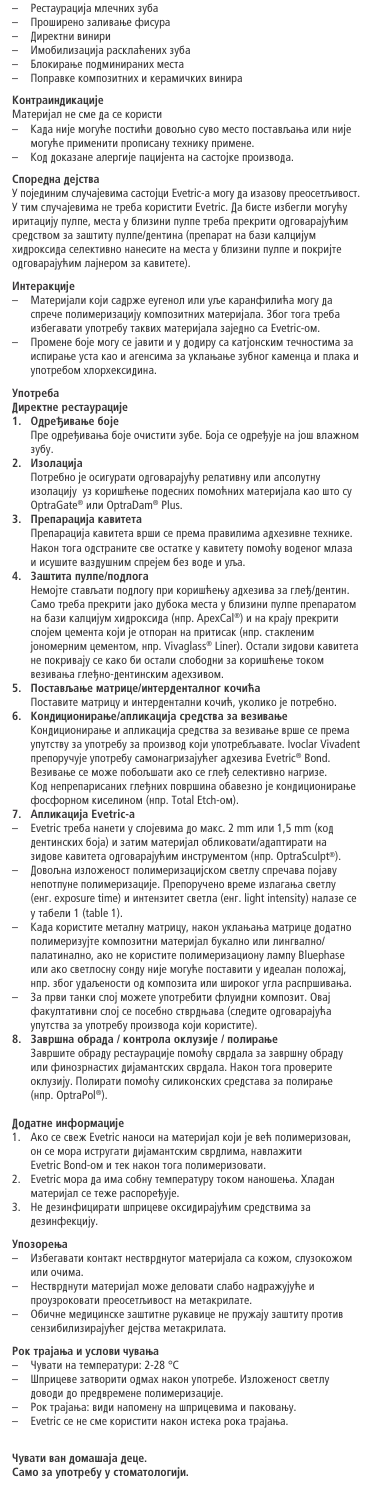Материјал је развијен само за употребу у стоматологији. Мора се користити строго према упутству<br>за употребу. Произвођач не преузима одговорност за штете које могу настати због непоштовања<br>упутства за употребу или због нео ведена <mark>у упутс</mark><br>Icv обавезvivћи

## **Македонски**

### O<sub>nuc</sub>

Evetric е светлосно-полимеризирачки нанохибриден композит, рентген контрастен и се употребува за ресторативни третмани. Evetric полимеризира со светло на бранова должина помеѓу 400-500 nm

## $C$ **OCTAB**

Evetric се состои од диметакрилати (тежински удел 19-20 %). Полначите се состојат од бариумово стакло, итербиум трифлуорид, мешан оксид и кополимери (тежински удел 80-81%). Дополнително содржи адитиви иницијатори, стабилизатори и пигменти (<1% тежински удел). Вкупната<br>содржина на неоргански полначи е 55—57 % вол. Големината на честичките на неорганските полначи е помеѓу 40 nm и 3000 nm.

#### **Индикации**

- 
- Ресторации класа I-V<br>— Ресторации на млечни заби
- Проширено залевање на фисури Пиректни винири
- 
- Имобилизација на расклатени заби Блокирање на поткопани места
- Поправки на композитни и керамички винири
- 

## Контраиндикации

- $\overline{\phantom{a}}$ Материјалот не смее да се користи
	- Кога не може да се обезбеди суво работно поле или пак не е можно кога не шоже да се оосоосди суво равотно поле
- ..<br>Доколку е познато дека пациентот е алергичен на некоја од состојките

## Несакани ефекти

Во поединечни случаи, некои од составните делови на Evetric може да<br>предизвикаат пречувствителност. Во тој случај Evetric не треба да се предпоставит презуватенитените татуру други и трети да те<br>користи. За да се избегне можна иритација на пулпата, заштитете ги местата блиску до пулпата со соодветно средство за заштита на<br>пулпата/дентинот (на деловите блиску до пулпата селективно нанесете препарат врз база на калциум хидроксид и покријте со соодветен лајнер за кавитетот).

- **Интеракции**<br>– Материјалите што содржат еугенол или масло од каранфилче може да ја инхибираат полимеризацијата на композитните материјали. Поради тоа, мора да се избегнува примената на тие материјали заелно со Evetric.
- Може да се јават и обојувања при контакт со катјонски течности за плакнење на устата, како и кај средства за отстранување на плак и хлорхекси дин

### **Апликација**

## Директни ресторации

- 
- **1. é‰Â‰Û'‡øÂ ̇ ·Ó¿‡Ú‡** è‰ ‰‡ ÒÂ ÔÓ˜ÌÂ ÒÓ Ӊ‰ۂ‡øÂ ̇ ·Ó¿‡Ú‡ ‰‡ ÒÂ ËÒ˜ËÒÚ‡Ú Á‡·ËÚÂ. Ъојата се одредува на сеуште влажен заб
- 2. Изолација

Потребна е соодветна релативна или апсолутна изолација, со соодветни помошни средства, како на пример, со OptraGate® или OptraDam® Plus.

 $\overline{3}$ . Препарација на кавитети

èÂÔ‡‡ˆË¿‡Ú‡ ̇ ͇'ËÚÂÚË ÒÂ '¯Ë ÒÔÓ‰ Ô‡'Ë·ڇ ̇ ‡‰ÂıÁ˂̇ڇ техника. Потоа следи отстранување на сите резидуи со воден спреј и<br>сушење на кавитетот со воздух без вода и масло.

**4.** Заштита на пулпата/подлога Не користете материјал за подлога кога користите средство за<br>бондирање на глеѓта/дентинот. Покријте ги само многу длабоките делови блиску до пулпата со калциум хидроксиден препарат (нпр ApexCal®), а потоа нанесете слој со цемент стабилен на притисок<br>(нпр. гласјономерен цемент како Vivaglass® Liner). Другите ѕидови на кавитетот да не се покриваат за да може да се користат при бондирањето со адхезив за глеѓта/дентинот.

- 5. Нанесување на матрица/интердентално колче
- Поставете матрица и интердентално колче, доколку е потребно. **6. Кондиционирање/апликација на средство за бондирање<br>Кондиционирајте и аплицирајте го средството за бондирање според** упатството за употреба на производот што го користите. Ivoclar Vivadent ja препорачува употребата на адхезивот за<br>самонагризување Evetric® Bond. Врзувањето со глеѓта може да се ÔÓ‰Ó·Ë ÒÓ ÒÂÎÂÍÚË'ÌÓ ̇"ËÁÛ'‡øÂ ̇ "ÎÂØÚ‡. çÂÔÂԇˇÌËÚÂ глеѓни површини мора да се кондиционираат со фосфорна киселина<br>(нпр. Total Etch).
- $A$ пликација на Evetric
- Нанесете го Evetric во слоеви макс. до 2 mm или 1,5 mm (дентински<br>бои) и обликувајте/адаптирајте го материјалот кон ѕидовите на кавитетот со соодветен инструмент (нпр. OptraSculpt®).
- Со доволно изложување на полимеризациското светло се спречува<br>појавата на нецелосна полимеризација. Следете ги препораките за времето на осветлување (exposure time) и интензитетот на светлото (light intensity) во табела 1 (table 1).
- Поколку користите метална матрица, по отстранувањето на ...<br>матрицата дополнително осветлете го композитниот материјал букално или лингвално/палатално ако не користите светло за полимеризација Bluephase или ако сондата со светло не може идеално да се позиционира, нпр. кога е далеку од композитот или во
- случај на дивергенција на аголот на распрскување на зракот.<br>— Како прв тенок слој може да се нанесе флуиден композит. Овој опционален слој мора одделно да се осветли (Ве молиме следете ги
- препораките во соодветното упатство за употреба).<br>**8. Завршна обработка/контрола на оклузијата/полирање<br>Завршете ја ресторацијата со соодветни финишери или фино зрнести**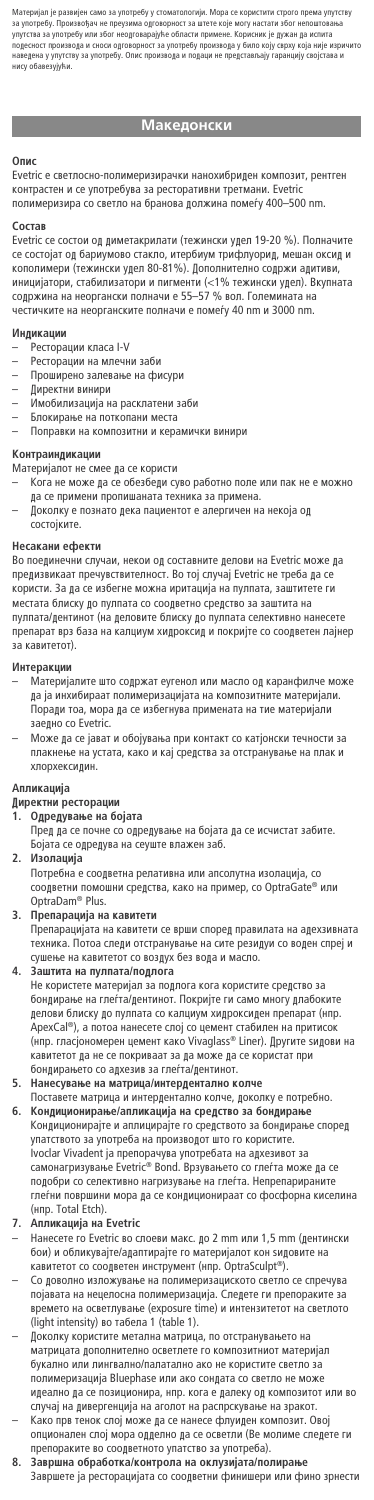дијаманти. Потоа проверете ја оклузијата. Полирајте со силиконски<br>полирачи (нпр. OptraPol®).

## Дополнителни информаци

- Ако се нанесува свеж Evetric на полимеризиран материјал, тогаш тој прво ќе мора да се нарапави со дијамантски борери, да се навлажни<br>co Evetric Bond и потоа да се полимеризира.
- 2. Evetric треба да се користи на собна температура. Студените
- температури го отежнуваат истиснувањето на материјалот.
- леннературите в свиждение постояние со оксидирачки средства за дезинфекција.

## Предупредување

- ла ос избегнува контакт на неполимеризиран материјал со кожата, —<br>слузокожата и очите.
- Неполимеризираниот материјал може да делува слабо надразнувачки и да предизвика пречувствителност кон метакрилатите.
- Вообичаените медицински ракавици не нудат заштита од сензибилизирачкото дејство на метакрилатите.

- **Рок на употреба и чување**<br>— Да се чува на температура од: 2-28 °C
- да са чува на таннаранура една на такото<br>Шприцовите да се затворат веднаш по користењето. Контактот со светло предизвикува предвремена полимеризација.
- Рок на траење: види напомена на шприцовите и пакувањето.
- Evetric не смее да се употребува по истекот на рокот на употреба.
- $\int$  Да се чува вон дофат на деца.

## Само за употреба во стоматологијата.

Овој материјал е развиен само за употреба во стоматологијата. Треба да се користи строго спореден<br>упатството за употреба. Производителот не презема одговорност за штеги што можат да настанат<br>примена. Корисникот е одговоре ОР ТЕ ТЕ 15 ДР ТЕНЕ ДР 11 ВР 11 ДР 11 ВР 11 ДР 11 ВР 11 ДР 11 ВР 12<br>Гставуваат гаранција на својствата и не се обврзувач

## **Български**

## On<sub>MC</sub>

Evetric е фотополимеризиращ, рентгенопозитивен композит за реставрации. Evetric се полимеризира при светлина с дължина на вълната<br>400–500 nm.

#### $C$ ъстав

Evetric се състои от диметакрилати (19-20 тегл.%). Пълнежните материали съдържат бариево стъкло, итербиев трифлуорид, смес от окиси и кополи-<br>мери (80-81 тегл.%). В състава допълнително са включени добавки, инитертом, стабилизатори и пигменти (< 1 об. тегл.%). Общото съдържание<br>циатори, стабилизатори и пигменти (< 1 об. тегл.%). Общото съдържание<br>на неорганичните пълнежи е 55–57 обем.%. Големината на частиците на на неорганичните пълнежи е 55–57 обем.%. неорганичните пълнежи е между 40 nm и 3000 nm.

### **Dovazause**

- Реставрации от клас I-V
- Реставрация на млечни зъби
- Запечатване на разширени фисури (цепнатини)
- Директни фасети
- 
- Укрепване на клатещи се зъби<br>– Влокиране на места на слягане
- Поправка на композитни и керамични фасети

#### Противопоказания:

- 
- Материалът не трябва да се използва<br>— Ако няма възможност за достатъчно подсушаване или ползване
- на предписаната техника за приложение.
	- При доказана алергия у пациента към някоя от съставките.

**Странични действия**<br>В единични случаи, съставки на Evetric могат да доведат до сенсибилизиpaне. В такива случаи Evetric не трябва да се използва

.<br>За предотвратяване на евентуално дразнене на пулпата, участъците в близост до нея трябва да се предпазят с подходящ протектор за О ОЛИЗОС: ДО ЛЕН ТРИОСТ ДЕ ЕЕ ПРЕДПЕНИ В ОЛИЗОК ИДЕН ПРЕПАРАТ<br>ПУЛПА/Дентин (нанесете селективно калциево-хидроксиден препарат по участъците в близост до пулпата и покрийте с подходящ лайнер за<br>кавитети). .<br>итети)

#### Взаимолействия

- Материали, съдържащи евгенол или карамфилово масло, могат да възпрепятстват полимеризацията на композитни материали.<br>Следователно трябва да се избягва употребата на такива материали в комбинация с Evetric.
- При контакт с катионоактивни води за освежаване на устата,<br>оцветители на зъбна плака и хлорхексидин могат да настъпят цветови промени.

## Приложение

- **Директни реставрации**<br>1. Определяне на цвета
- Преди да се определи цветът, зъбите се почистват. Цветът се определя докато зъбите са още влажни.
- 2. Подсушаване
- Необходима е достатъчна или абсолютна изолация посредством<br>подходящи помощни материали като OptraGate® или OptraDam® Plus. **3.** Подготовка на кухините
- Кухините се подготвят съгласно правилата на адхезивната техника Следва отстраняване на всички остатъци в кухината с водна струя и подсушаване с обезводнен и обезмаслен въздух.
- **4.** Защита на пулпата / Подложка
	- При използване на свързващо вещество за емайл/дентин да не се прави подложка. Само при много дълбоки кухини в близост до пул пата да се покрие съответната зона с калциево-хидроксиден препарат (напр. АрехСаl®), а след това да се покрие с устойчив на натиск ци-<br>мент (напр. глас-йономерен цимент като Vivaglass® Liner). Останалити улице тити и постиганерен дишени и на согладавате сандар в силите.<br>Лите кухини на стената не се покриват, за да могат да се използват като база за сцепление посредством адхезив за емайл/дентин.

## $5.$  Матрица / междудентален клин

Полага се матрица и междудентален клин, ако е необходимо.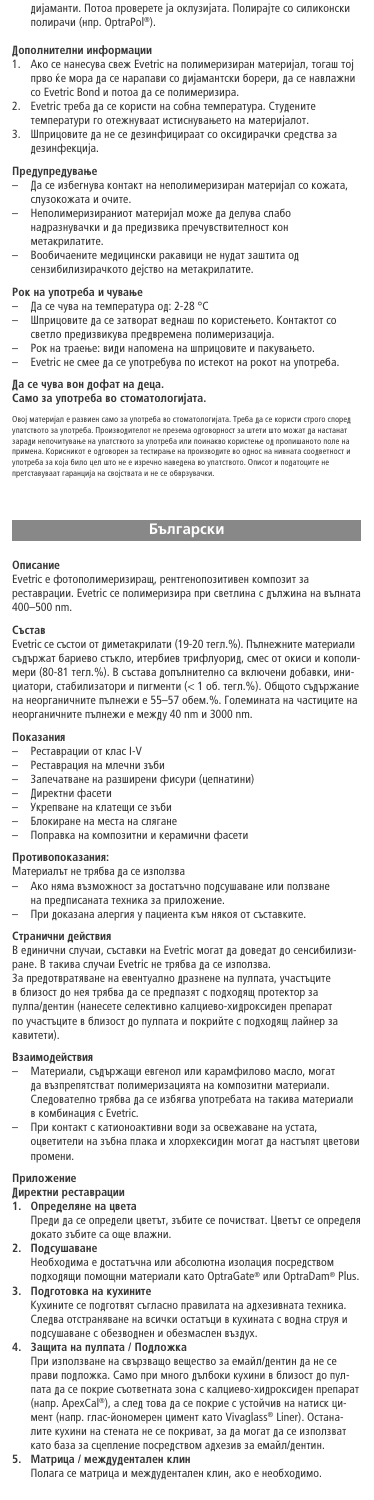## $6.$  Кондициониране / нанасяне на свързващото вещество

Кондиционирането и прилагането на свързващото вещество се извършват според ръководството за употреба на продукта, който се<br>използва. Ivoclar Vivadent препоръчва употребата на самоецващия адхезив Evetric® Bond. Свързването към емайла може да се подобри<br>чрез избирателно ецване на емайла. Неподготвените емайлови почрез избирателно ецване на емайла. Неподготвените емайлови по-<br>върхности трябва да бъдат кондиционирани с фосфорна киселина<br>(напр. Total Etch).

- **7. Апликиране на Evetric<br>— Evetric се нанася с дебелина на слоя максимум 2mm или 1.5mm** (дентинни разцветки) като материалът се контурира/адаптира кт стените на кухината с подходящ инструмент (напр. OptraSculpt®). Достатъчна експозиция на фотополимеризиране предотвратява иепълна полимеризация. Вижте Таблица 1 (table 1) за препоръки относно времето на експозиция (exposure time) и интензитета на светлината (light intensity).
- При използване на метална матрица, след отстраняването й е необ ходимо допълнително полимеризиране на композита от букалната или лингвалната/палатиналната страна, ако не се използва полиме ризационна светлина Bluephase или ако не е възможно идеално позициониране на светловода, напр. далече от композита или при дивергиращ ъгъл на разсейване.
- Може да се използва течлив композит като тънък първи слой. Този незадължителен слой следва да се втвърдява отделно (да се спазват<br>указанията на съответната Информацияза употреба).
- $8.$  Изработка / оклузионен контрол / политура Реставрацията се завършва с подходящи фини инструменти или финозърнести диаманти. След това се проверява оклузията. Полирането става със силикон (напр. OptraPol®).

# **Допълнителна информация**<br>1 При припагане на пресен

- При прилагане на пресен Evetric към полимеризиран материал той първо трябва да се направи грапав с диамантени накрайници, да се<br>навлажни с Evetric Bond и след това да се полимеризира.
- 2. Evetric трябва да се нанася при стайна температура. Възможно е
- студеният материал да е труден за нанасяне.<br>3. Да не се използват оксидиращи дезинфектиращи вещества за ...<br>дезинфекциране на шприцовете.

- В**нимание**<br>— ⊥ Да се избягва контакт на невтвърдения материал с кожата, игавицата или очите.
- Невтвърденият материал може да предизвика леко дразнене и да
- доведе до сенсибилизация към метакрилати.<br>— Наличните на пазара медицински ръкавици не осигуряват защита срещу сенсибилизиращия ефект на метакрилатите.

## Срок на годност и съхранение

- 
- Температура на съхраняване: 2-28 °C<br>– Шприцовете да се затварят добре веднага след употреба. Излагането на светлина може да предизвика преждевременна полимеризация. Срок на годност: да се провери обозначението по шприцовете и спаковката
- Не използвайте Evetric след изтичане на срока на годност.

#### $\int$ а се съхранява на недостъпно за деца място!

## $\frac{1}{3}$ а употреба само от зъболекари!

Материалът е разработен за употреба единствено от стоматолози. Обработката трябва да се извършва<br>при стриктно спазване на инструкциите за употреба. Производителят не носи отговорност за щети,<br>възникнали поради неспазване лят носи отговорност за тестването на продуктите за пригодност и употреба за цели, които не са<br>изрично посочени в инструкциите. Описанията и данните не представляват гаранция за свойства изрично посочени в инструкциите. Описанията и данните не представляват гаранция за свойствата<br>на продукта и не са задължаващи.

## **Shqip**

### **Përshkrimi**

Evetric është material kompozit nano-hibrid, radio-opak, fotopolimerizues, për trajtim restaurues. Evetric forcohet me dritë, në intervalin e gjatësisë së valës 400–500 nm.

## **Përbërja**

Evetric përmban dimetakrilate (19-20% të peshës). Mbushësit përmbajnë qelq bariumi, trifluorid iterbiumi, oksid të përzier dhe kopolimerë (80-81% të peshës). Përmban gjithashtu aditivë, aktivizues, stabilizues dhe ngjyrues (< 1% e peshës). Mbushësit inorganikë zënë gjithsej 55-57% të vëllimit. Përmasat e grimcave të mbushësve inorganikë variojnë nga 40 nm në 3000 nm.

## **Indikacionet**

- Restaurime të kategorive I-V
- Restaurim i dhëmbëve të qumështit
- 
- Mbyllje të çarash të mëdha Veshje të drejtpërdrejta
- Fiksim i dhëmbëve të lëvizshëm
- Bllokim nga jashtë i dhëmbëzimeve të brendshme
- Riparim i veshjeve prej kompoziti ose qeramike

#### **Kundërindikimet**

Materiali nuk duhet përdorur

- Nëse nuk mund të sigurohet një siperfaqe pune e thatë ose nuk mund të zbatohet teknika e kërkuar për aplikim.
	- Në qoftë se dihet se pacienti është alergjik ndaj ndonjërit prej përbërësve.

## **Efektet anësore**

Në raste të veçanta, përbërësit e produktit Evetric mund të shkaktojnë mbindjeshmëri. Në këto raste, Evetric-u nuk duhet përdorur. Për të shmangur irritimin e mundshëm të pulpës, zonat afër saj duhen ruajtur me anë të një mbrojtësi të posaçëm pulpe/dentine (lyeni vetëm zonat në afërsi të pulpës me një preparat me bazë hidroksid kalciumi dhe mbulojini me një shtrese mbrojtëse të posaçme për zgavra - liner).

## **Ndërveprimet**

– Lëndët që përmbajnë eugenol apo vaj karafili mund ta pengojnë polimerizimin e materialeve kompozite. Si pasojë, duhet shmangur përdorimi i këtyre materialeve kur aplikohet produkti Evetric.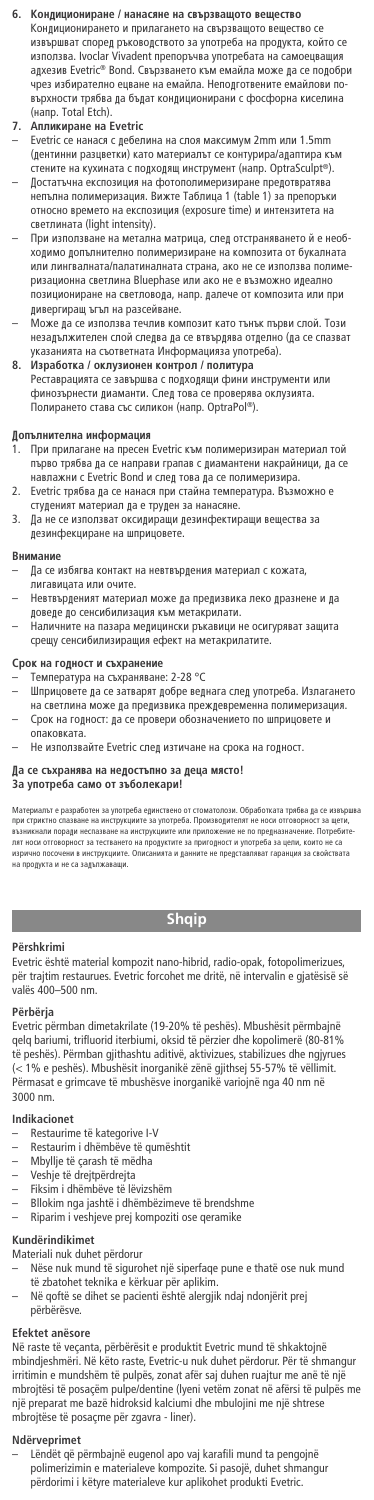– Mund të ndodhë çngjyrosje në kombinim me locione kationike për shpëlarje të gojës, agjentë ngjyrues të gurëzave (pllakës) dhe klorheksidinë.

## **Aplikimi**

# **Restaurime të drejtpërdrejta**

**1. Përcaktimi i nuancës** Pastroni dhëmbët para se të përcaktoni nuancën. Nuanca duhet përzgjedhur me dhëmbin ende të njomë.

## **2. Izolimi**

- Nevojitet izolim i përshtatshëm relativ ose absolut mundësisht me një ndarëse gome p.sh. OptraGate® ose OptraDam® Plus.
- **3. Përgatitja e kavitetit**
	- Përgatiteni zgavrën sipas kërkesave të teknikës ngjitëse. Në vijim, pastrojeni zgavrën me spërkatje uji dhe thajeni me ajër pa përmbajtje uji dhe vaji.
	- **4. Mbrojtja e pulpës / Baza** Kur përdorni një agjent lidhës smalt/dentinë, mos aplikoni material bazë. Vetëm mbuloni zona shumë të thella afër pulpës me një material që përmban hidroksid kalciumi (p.sh. ApexCal ®) dhe më pas përdorni cement rezistues ndaj trysnisë (p.sh. një cement qelqi jonomerik, të tillë si Vivaglass® Liner). Mos mbuloni mure të tjera të zgavrës, meqë ato mund të përdoren për të ndihmuar lidhjen me një adeziv smalti/dentine. **5. Matrica / Pyka ndërdhëmbore**
	- Vendosni një matricë dhe një pykë ndërdhëmbore, nëse është e nevojshme.
	- **6. Kushtëzimi / Aplikimi i agjentit lidhës** Kushtëzoni dhe aplikoni agjentin lidhës sipas Udhëzimit për Përdorim të produktit që po përdorni. Ivoclar Vivadent rekomandon përdorimin e ngjitësit vetë-gërryeskorrodues Evetric® Bond. Lidhja me smaltin mund të bëhet më efikase duke e gërryerkorroduar smaltin në pikën e caktuar. Sipërfaqet e papërgatitura të smaltit duhen trajtuar më parë me acid fosforik (p.sh. me produktin Total Etch). **7. Aplikimi i Evetric**

- Aplikojeni Evetric në shtresa jo më të trasha se 2 mm ose 1.5 mm (Nuanca e dentinës) dhe konturojeni/përshtateni materialin me muret e zgavrës, duke përdorur një instrument të përshtatshëm (p.sh. OptraSculpt ®).
- Nevojitet një ekspozim i mjaftueshëm ndaj dritës fotopolimerizuese për të bërë të mundur polimerizimin e plotë. Shihni tabelën 1 (table 1) për rekomandimet mbi kohën e ekspozimit (exposure time) dhe intensitetin e dritës (light intensity).
- Kur përdorni matricë metalike, pasi ta keni hequr matricën, kryeni një polimerizim të mëtejshëm nga ana bukale ose linguale/palatinale, nëse nuk keni përdorur më parë llambë polimerizuese Bluephase, ose nëse sonda e dritës nuk mund të pozicionohet në mënyrë ideale, p.sh. mbetet larg kompozitit ose paraqet kënd rrezatimi divergjent.
- Mund të përdorni një material kompozit të rrjedhshëm si shtresë fillestare të hollë. Kjo shtresë fakultative duhet përpunuar veçan (lutemi referojuni Udhëzimit përkatës për Përdorim).
- **8. Lëmimi/ Kontrolli i mbylljes së dhëmbit/ Lustrimi** Lëmojeni restaurimin me maja abrazive të përshtatshme ose me frezë diamanti të hollë. Më pas, kontrolloni mbylljen e dhëmbit (okluzionin). Lustroni me lustrues silikoni (p.sh. OptraPol ®).

# **Informacione të mëtejshme**

- 1. Nëse aplikohet një sasi shtesë Evetric-u mbi material të polimerizuar më<br>parë, ky duhet ashpërsuar paraprakisht me frezë diamanti, të laget me<br>produktin Evetric Bond dhe, më pas, të polimerizohet.<br>2. Produkti Evetric-u
- 
- 3. Mos përdorni dezinfektantë oksidues për shiringat.

### **Kujdes**

- Shmangni kontaktin e materialit të papolimerizuar me lëkurën, membranën mukoze dhe sytë.
- Materiali i papolimerizuar mund të ketë efekt të lehtë irritues dhe mund
- të shkaktojë mbindjeshmëri ndaj metakrilateve. Dorezat sanitare komerciale nuk ofrojnë mbrojtje ndaj efektit mbindjeshmues të metakrilateve.

## **Jetëgjatësia dhe ruajtja**

- Temperatura e ruajtjes: 2-28 °C – Mbyllini shiringat menjëherë pas përdorimit. Ekspozimi ndaj dritës
- shkakton polimerizim të parakohshëm.
- Data e skadimit: shihni shënimin mbi shiringa dhe ambalazh.
- Mos e përdorni produktin Evetric pas datës së skadimit.

# **Mbajeni larg fëmijëve. Vetëm për përdorim stomatologjik.**

Materiali është krijuar vetëm për përdorim dentar. Përpunimi duhet kryer duke ndjekur me rreptësi<br>udhëzimet e përdorimit. Nuk pranohet asnjë përgjegjësi për dëmtime të shkaktuara nga mosrespektimi i<br>udhëzimeve ose aplikimi ta testojë materialin për përshtatshmëri dhe përdorim për çfarëdo qëllimi tjetër të paspecifikuar në mënyrë<br>të hapur tek udhëzimet. Përshkrimet dhe të dhënat nuk përbëjnë garanci për vetitë dhe nuk janë detyruese.

## **Românæ**

## **Descrierea produsului**

Evetric este un material compozit nanohibrid fotopolimerizabil, radioopac folosit în tratamentul restaurativ. Evetric se solidifică la lumina cu lungime de undă cuprinsă în intervalul 400-500 nm

## **Compoziflie**

- Evetric este constituit din dimetacrilați (19-20 procente de masă). Substanțele de umplutură sunt reprezentate de sticla de bariu, trifluorura de yterbiu, oxid mixt øi copolimeri (80-81 % masæ).
- În compoziție se mai găsesc și aditivi, inițiatori, stabilizatori și pigmenți<br>(< 1 % masă). Conținutul total de substanțe de umplutură anorganica este de 55–57 % volum. Particulele produşilor de umplutură anorganici au dimensiuni cuprinse între 40–3000 nm.

### **Indicaflii**

- Restaurări de clasă a V-a
- Restaurări ale dinților deciduali
- Sigilarea fisurilor extinse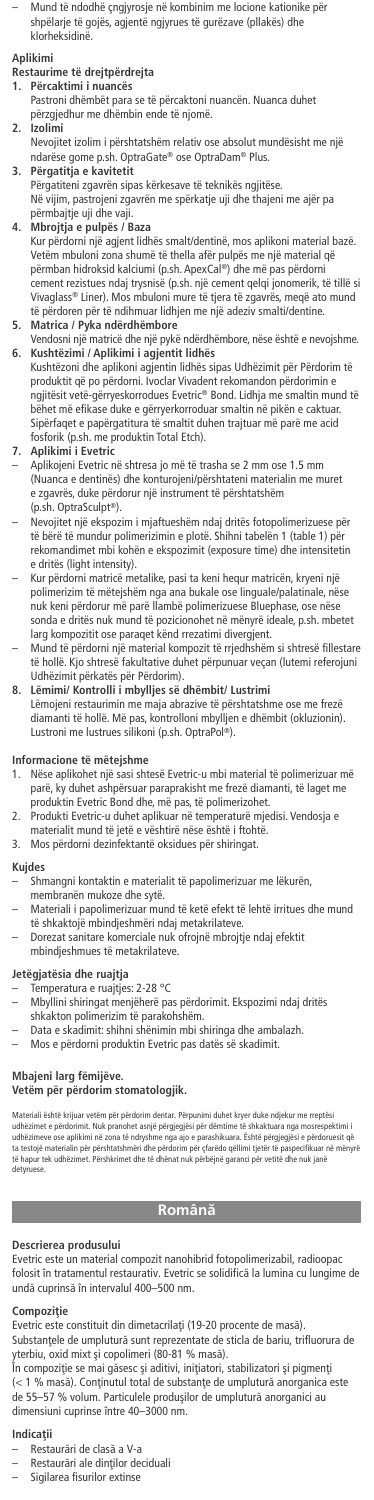- Fațetări directe
- Şinarea dinților mobili **Deretentivizări**
- Reparații ale fațetelor din material compozit sau ceramice

## **Contraindicaflii**

Materialul nu trebuie utilizat

- Dacă nu se poate asigura un spațiu de lucru uscat sau dacă nu se poate aplica tehnica de utilizare prescrisă.
- Alergie cunoscută a pacientului la oricare dintre constituenți.

## **Efecte secundare**

În cazuri izolate, componentele produsului Evetric pot să inducă sensibilizare. Pentru a evita posibilele iritații pulpare, zonele apropiate de pulpa dentară trebuie protejate cu un material de protecție pulpo-dentinară adecvat (se va aplica selectiv un preparat pe bazæ de hidroxid de calciu în zonele apropiate de pulpă și se va acoperi cu un material adecvat de protecție a cavității).

## **Interacțiuni**

- Materialele care conțin eugenol sau ulei de cuișoare pot inhiba procesul de polimerizare a materialelor compozite. Prin urmare, trebuie evitată aplicarea unor astfel de materiale împreună cu Evetric.<br>— La contactul cu apele de gură cationice și cu indicatorii de placă sau cu
- clorhexidina pot surveni modificæri cromatice.

## **Tehnica de lucru**

- Restaurări directe<br>1 **Determinarea**
- **1. Determinarea nuanflei**
- Înainte de a determina culoarea, curățați dinții. Selectarea nuanței se va efectua pe dintele încă umed.
- **2. Izolarea** Este necesaræ o izolare relativæ sau absolutæ adecvatæ prin utilizarea unor produse auxiliare corespunzătoare, așa cum sunt OptraGate® sau OptraDam® Plus.
- 
- **3. Prepararea cavității**<br>Preparați cavitatea conform cerințelor impuse de tehnica adezivă. În final se va curæfla cavitatea de resturi cu un jet de apæ øi se va usca apoi cu un jet de aer degresat și deshidratat.
- **4. Protecflia pulparæ / obturaflia de bazæ** În cazul utilizării unui agent de legătură amelo-dentinar, nu efectuați obturație de bază. Numai în cazul cavităților foarte adânci, aproximale pulpei această zonă se va acoperi punctual cu un material pe bază de<br>hidroxid de calciu (de ex., ApexCal®), adăugând apoi un strat de ciment rezistent la compresiune (cum ar fi un ciment ionomer de sticlă, ca Vivaglass® Liner). Nu acoperiți ceilalți pereți intracavitari, pentru a putea fi folositi ulterior ca agent de legătură cu un adeziv amelo-dentinar.
- **5. Aplicarea matricei de celuloid / a penei interdentare** Aplicați o banda de celuloid și o pană interdentară, dacă este necesar.
- **6. Condiflionarea / aplicarea agentului de legæturæ** Condiționarea și aplicarea agentului de legătură se vor efectua conform instrucțiunilor de utilizare pentru produsul în cauză. Ivoclar Vivadent recomandă utilizarea adezivului autogravant Evetric® Bond. Adezivitatea la smalţ poate fi îmbunătăţită prin gravarea selectivă a smalţului.<br>Suprafeţele de smalţ nepregătite trebuie condiţionate cu acid fosforic<br>(de ex. Total Etch).

## **7. Aplicarea materialului Evetric**

- Aplicați Evetric în straturi succesive de max. 2 mm, respectiv 1,5 mm<br>(nuanță dentină), după care conturați/adaptați materialul la pereții (nuanță dentină), după care conturați/adaptați materia cavității cu un instrument adecvat (de ex., OptraSculpt®).
- O expunere suficientæ la lumina de polimerizare previne polimerizarea incompletæ. Pentru recomandæri privind timpul de expunere (exposure time) și intensitatea luminii (light intensity) consultați tabelul 1 (table 1). Când se utilizează o matrice de metal, polimerizați materialul compozit și
- din direcție vestibulară sau linguală/palatinală după îndepărtarea matricei, dacă nu se utilizează lampa de polimerizare Bluephase sau dacă vârful lămpii nu poate fi poziționat în mod ideal, de ex. la distanță de<br>materialul compozit sau într-un unghi de dispersie divergent.
- Folosirea unui material compozit lichid într-un prim strat subțire este facultativă și posibilă. Acest strat opțional trebuie polimerizat separat (cu<br>respectarea instrucțiunilor de folosire date pentru materialul respectiv).
- **8. Finisarea / controlul ocluziei / lustruirea** Finisați restaurația cu un finisor adecvat sau cu un instrument diamantat<br>cu granulație fină. După aceasta, verificați ocluzia. Lustruirea se va efectua cu pietre siliconice (de ex., OptraPol ®).

## **Informaflii suplimentare**

- 1. Dacă se aplică Evetric proaspăt pe materialul polimerizat, acesta trebuie<br>mai întâi asprit cu freze diamantate, umezit cu Evetric Bond și apoi aplicat material proaspat si polimerizat.
- 2. Evetric trebuie aplicat la temperatura camerei. Materialul rece poate fi dificil de aplicat.
- 3. A nu se utiliza agenți de dezinfectare oxidanți pentru dezinfectarea seringilor.

## **Avertizare**

- Evitați contactul materialului nepolimerizat cu pielea, mucoasele și ochii. Materialul nepolimerizat poate avea un efect usor iritant si poate duce la sensibilizare față de metacrilați.
- Mănușile medicale din comerț nu protejează împotriva efectului de sensibilizare indus de metacrilați.

# **Perioada de valabilitate øi condifliile de depozitare** – Temperatura de pæstrare: 2-28 °C

- Închideți seringile imediat după întrebuințare. Expunerea la lumină determină polimerizarea prematură.
- Data expirării: a se vedea informația de pe seringi și ambalaje.
- Nu utilizați Evetric după data de expirare.

# **A se pæstra la loc inaccesibil copiilor.**

**Numai pentru uz stomatologic.**

Materialul a fost conceput strict pentru uz stomatologic. Prelucrarea trebuie efectuată strict în conformi-<br>tate cu instrucțiunile de utilizare. Producătorul nu își asumă răspunderea pentru daunele rezultate în urma nerespectării instrucțiunilor sau a domeniului de aplicare indicat. Utilizatorul este responsabil pentru testa-<br>rea compatibilității produselor și pentru utilizarea acestora în orice alt scop decât se menționează în mod<br>ex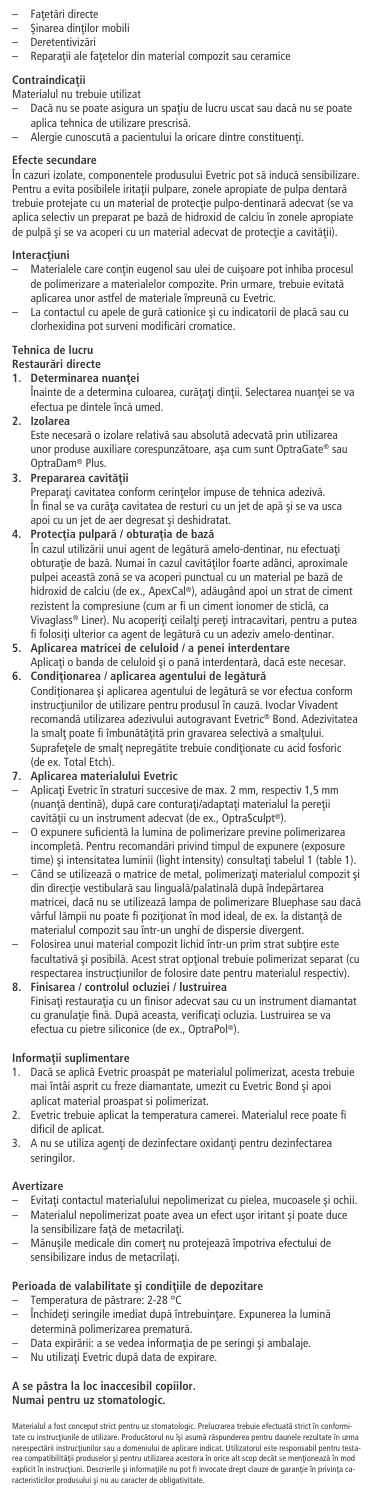**Περιγραφή** Η Evetric είναι νανο-υβριδική, ακτινοσκιερή σύνθετη ρητίνη,

φωτοπολυμεριζόμενη, κατάλληλη για αποκαταστατική θεραπεία. Η Evetric πολυμερίζεται με φως μήκους κύματος 400–500 nm.

### **Σύνθεση**

Η Evetric αποτελείται από διμεθακρυλικά (19–20% κ.β.). Οι ενισχυτικές ουσίες περιλαμβάνουν βαριούχο ύαλο, τριφθορίδιο του υττερβίου, αναμεμιγμένα οξείδια και συμπολυμερή (80–81% κ.β.). Πρόσθετα, παράγοντες εκκίνησης, σταθεροποιητές και χρωστικές περιέχονται επιπροσθέτως (< 1% κ.β.). Η συνολική περιεκτικότητα σε ανόργανες ενισχυτικές ουσίες είναι 55–57% κ.ο. Το μέγεθος των ανόργανων ενισχυτικών ουσιών κυμαίνεται από 40 nm έως 3000 nm.

- **Ενδείξεις** Αποκαταστάσεις ομάδων I–V
- Αποκαταστάσεις νεογιλών δοντιών
- Εκτεταμένες εμφράξεις σχισμών
- Άμεσες όψεις
- Ναρθηκοποίηση εύσειστων δοντιών
- Απόφραξη υποσκαφών
- Επιδιόρθωση όψεων συνθέτων ρητινών και κεραμικών

#### **Αντενδείξεις**

- Το υλικό δεν πρέπει να χρησιμοποιείται Η μη εξασφάλιση στεγνού εγχειρητικού πεδίου ή εάν δεν μπορεί να εξασφαλιστεί η εφαρμογή της ενδεδειγμένης τεχνικής εργασίας.
- 
- Εάν ο ασθενής είναι γνωστό ότι είναι αλλεργικός σε κάποιο από τα συστατικά.

## **Παρενέργειες**

Σε μεμονωμένες περιπτώσεις, συστατικά της Evetric μπορεί να προκαλέσοι ευαισθησία. Σε αυτές τις περιπτώσεις η Evetric δεν πρέπει να χρησιμοποιείται. Για την αποφυγή πιθανών αντιδράσεων του πολφού, καλύπτουμε περιοχές κοντά σε αυτόν με κατάλληλους παράγοντες προστασίας πολφού/οδοντίνης (επιλεκτικά τοποθετήστε σκεύασμα υδροξειδίου του ασβεστίου σε επιφάνειες κοντά στον πολφό και καλύψτε με ένα κατάλληλο liner κοιλότητας).

#### **Αλληλεπιδράσεις**

- Υλικά που περιέχουν ευγενόλη ή γαρυφαλέλαιο είναι δυνατόν να αναχαιτίσουν τον πολυμερισμό των σύνθετων ρητινών. Κατά συνέπεια, θα πρέπει να αποφεύγεται η χρήση τέτοιων σκευασμάτων με την Evetric.
- Μπορεί να προκληθούν δυσχρωμίες σε συνδυασμό με κατιονικά στοματοπλύματα, με παράγοντες αποκάλυψης πλάκας και με χλωρεξιδίνη.

# ι<mark>αρμογή</mark><br>ιεσες απ

## **Άμεσες αποκαταστάσεις**

- **1. Επιλογή χρώματος**
	- Καθαρίστε τα δόντια πριν τον καθορισμό της απόχρωσης. Η απόχρωση επιλέγεται με υγρά δόντια.

## **2. Απομόνωση**

- Απαιτείται επαρκής σχετική ή απόλυτη απομόνωση με χρήση κατάλληλων βοηθημάτων, όπως OptraGate® ή OptraDam® Plus.
- **3. Παρασκευή της κοιλότητας**

Παρασκευάστε την κοιλότητα σύμφωνα με τις αρχές τής τεχνικής τής συγκόλλησης. Στη συνέχεια απομακρύνετε όλες τις περίσσειες από την κοιλότητα με καταιονισμό νερού και στεγνώστε με ξηρό αέρα χωρίς νερό ή λάδι.

#### **4. Προστασία πολφού/Ουδέτερο στρώμα**

Μην τοποθετήσετε ουδέτερο στρώμα εάν χρησιμοποιείτε συγκολλητικό παράγοντα αδαμαντίνης/οδοντίνης. Καλύψτε μόνο πολύ βαθιές περιοχές κοντά στον πολφό με υδροξείδιο του ασβεστίου (π.χ. ApexCal®), και στη συνέχεια με στρώμα κονίας για την απορρόφηση των δυνάμεων πίεσης (π.χ. με υαλοϊονομερή κονία όπως η Vivaglass® Liner). Μην καλύψετε τα άλλα τοιχώματα της κοιλότητας, γιατί μπορούν να χρησιμοποιηθούν στην υποστήριξη του δεσμού με συγκολλητικό αδαμαντίνης/οδοντίνης.

**5. Τεχνητό τοίχωμα/Σφήνες** Τοποθετήστε τεχνητό τοίχωμα και σφήνα μεσοδοντίων διαστημάτων, εάν χρειάζεται.

**6. Τροποποίηση/Εφαρμογή συγκολλητικού παράγοντα** Τροποποιήστε και τοποθετήστε συγκολλητικό παράγοντα σύμφωνα με τις οδηγίες χρήσεως του προϊόντος που χρησιμοποιείτε. Η Ivoclar Vivadent συνιστά τη χρήση του αυτοαδροποιούμενου συγκολλητικού παράγοντα Evetric® Bond. Η συγκόλληση στην αδαμαντίνη μπορεί να βελτιωθεί αδροποιώντας επιλεκτικά την αδαμαντίνη. Μη παρασκευασμένες επιφάνειες αδαμαντίνης πρέπει να προετοιμάζονται με φωσφορικό οξύ (π.χ. Total Etch).

#### **7. Εφαρμογή τηςEvetric**

- Τοποθετήστε την Evetric σε στρώματα μέχρι 2 χιλ. ή 1,5 χιλ. (αποχρώσεις οδοντίνης) και διαμορφώστε/προσαρμόστε στα τοιχώματα της κοιλότητας με χρήση κατάλληλου εργαλείου (π.χ. OptraSculpt®).
- Επαρκής έκθεση στo φως πoλυµερισµoύ απoτρέπει τoν ελλιπή πoλυµερισµό. Για τις συστάσεις σχετικά με το χρόνο έκθεσης (exposure time) και τη φωτεινή ένταση (light intensity), βλ. τον πίνακα 1 (table 1). – Εάν έχετε χρησιμοποιήσει μεταλλικό τεχνητό τοίχωμα, φωτοπολυμερίστε
- επιπροσθέτως τη σύνθετη ρητίνη από την παρειακή ή τη γλωσσική/υπερώια πλευρά αφού αφαιρέσετε το τοίχωμα, εάν δεν χρησιμοποιείται λυχνία πολυμερισμού Bluephase ή το ρύγχος φωτός δεν μπορεί να τοποθετηθεί σε ιδανική θέση, π.χ. σε απόσταση από τη σύνθετη ρητίνη ή αποκλίνουσα γωνία διασποράς.
- Λεπτόρρευστη σύνθετη ρητίνη μπορεί να χρησιμοποιηθεί ως πρώτο λεπτό στρώμα. Αυτό το προαιρετικό στρώμα πρέπει να πολυμεριστεί ξεχωριστά (δείτε τις αντίστοιχες οδηγίες χρήσεως).

## **8. Λείανση/Έλεγχoς σύγκλεισης/Στίλβωση**

Τελειώστε την αποκατάσταση με κατάλληλα εργαλεία τελειώματος ή διαμάντια. Στη συνέχεια ελέγξτε την σύγκλειση. Στιλβώστε με ελαστικά σιλικόνης (π.χ. OptraPol®).

# **Πρόσθετες πληροφορίες**

- 1. Εάν τοποθετηθεί νέο στρώμα Evetric επάνω σε πολυμερισμένο υλικό, πρέπει πρώτα να τροχιστεί η επιφάνεια με διαμάντια τροχίσματος, να διαβραχεί με Evetric Bond και στη συνέχεια να πολυμεριστεί.
- 2. Η Evetric πρέπει να εφαρμόζεται σε θερμοκρασία δωματίου. Κρύο υλικό ίσως είναι δύσκολο να χορηγηθεί.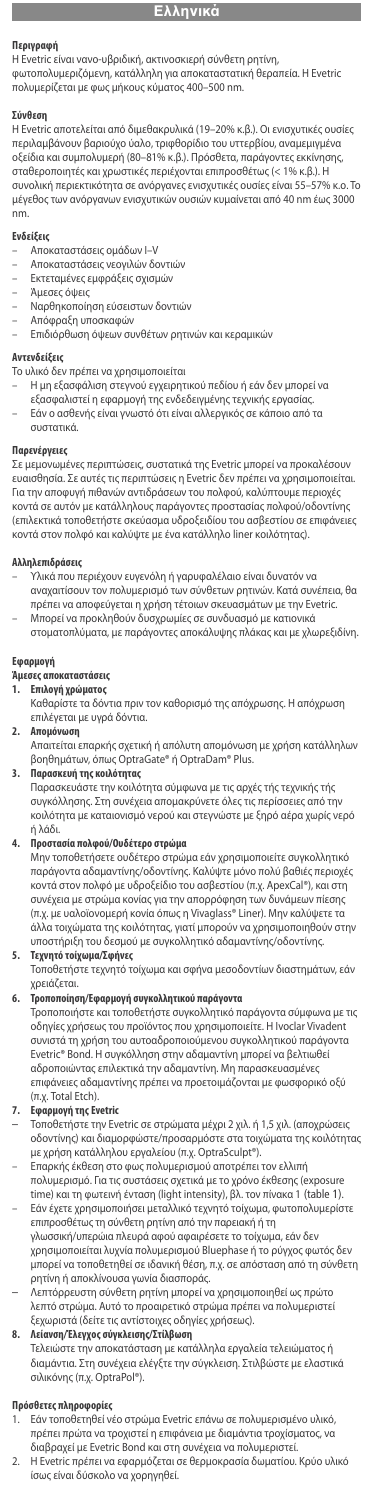3. Μη χρησιμοποιείτε οξειδωτικούς απολυμαντικούς παράγοντες για την απολύμανση των συριγγών.

## **Προειδοποίηση**

- Αποφύγετε την επαφή απολυμέριστου υλικού με δέρμα, βλεννογόνους ιστούς και μάτια.
- Απολυμέριστο υλικό μπορεί να προκαλέσει ερεθισμούς ελαφριάς μορφής με αποτέλεσμα ευαισθησία στα μεθακρυλικά.
- Τα ιατρικά γάντια του εμπορίου δεν παρέχουν προστασία από την ευαισθησία στα μεθακρυλικά.

- **Διάρκεια ζωής και αποθήκευση** Θερμοκρασία αποθήκευσης: 2–28 °C
- Κλείστε τις σύριγγες αμέσως μετά τη χρήση. Έκθεση σε φως μπορεί να προκαλέσει πρόωρο πολυμερισμό.
- Ημερομηνία λήξης: δείτε επάνω στις σύριγγες και στη συσκευασία.
- Μη χρησιμοποιείτε την Evetric μετά από την ημερομηνία λήξης.

## **Φυλάτε τα υλικά µακριά απ παιδιά**

**Μ ν για δντιατρική ρήση**

Το υλικό αυτό κατασκευάστηκε αποκλειστικά για οδοντιατρική χρήση. Οι διαδικασίες πρέπει εκτελουνται ακολουθωντας αυστηρα τις οδηγιες χρησης. Απαιτησεις για βλαβες που μπορεί να μπορεί να<br>προκληθούν από μη ορθή ακολουθία των οδηγιών ή από χρήση σε μη ρητώς ενδεικνυόμενη<br>υλικού σε σποιαδήποτε άλλη εφαρμαγή εκτ

#### **Table 1**

| Unit<br>Program   | <b>Bluephase®</b><br>Style M8 | Bluephase <sup>®</sup><br><b>Style</b> |                 | <b>Bluephase</b> <sup>®</sup> | <b>Bluephase®</b><br>20i |
|-------------------|-------------------------------|----------------------------------------|-----------------|-------------------------------|--------------------------|
| Turbo             |                               |                                        |                 |                               | 5 <sub>s</sub>           |
| <b>High Power</b> | 15 <sub>s</sub>               | 10 <sub>s</sub>                        |                 | 10 <sub>s</sub>               | 10 <sub>s</sub>          |
| Soft Start        |                               | __                                     |                 | 15 <sub>s</sub>               | 15 <sub>s</sub>          |
|                   | light intensity               |                                        | exposure time   |                               |                          |
|                   | $> 500$ mW/cm <sup>2</sup>    |                                        | 20 <sub>s</sub> |                               |                          |
|                   | $> 1000$ mW/cm <sup>2</sup>   |                                        | 10 <sub>s</sub> |                               |                          |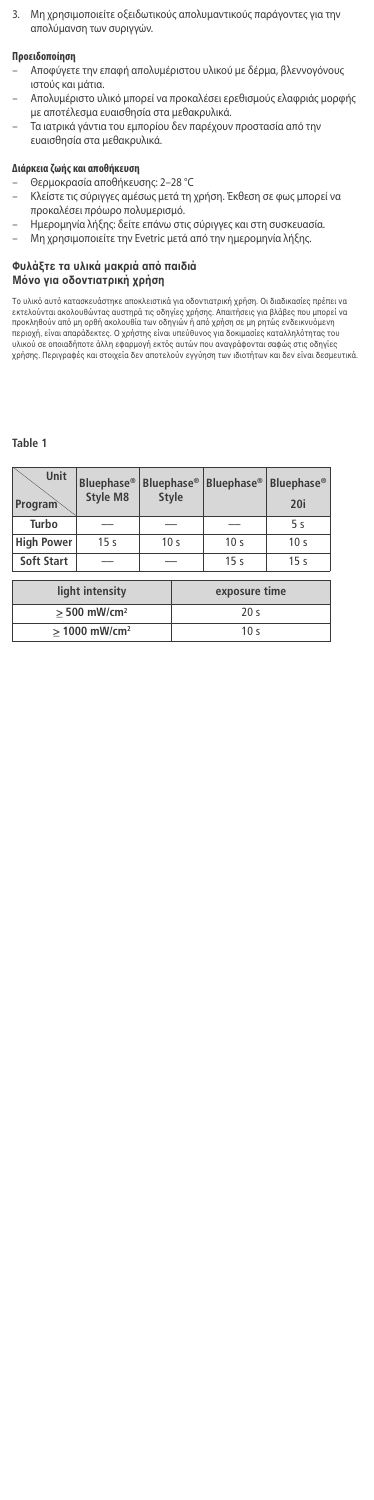## **Ivoclar Vivadent AG**

Bendererstrasse 2, 9494 Schaan, Liechtenstein Tel. +423 235 35 35, Fax +423 235 33 60 **www.ivoclarvivadent.com**

## **Ivoclar Vivadent Pty. Ltd.**

1 – 5 Overseas Drive, P.O. Box 367, Noble Park, Vic. 3174, Australia Tel. +61 3 9795 9599, Fax +61 3 9795 9645 **www.ivoclarvivadent.com.au**

## **Ivoclar Vivadent GmbH**

Tech Gate Vienna, Donau-City-Strasse 1, 1220 Wien, Austria Tel. +43 1 263 191 10, Fax +43 1 263 191 111 **www.ivoclarvivadent.at**

**Ivoclar Vivadent Ltda.**

Alameda Caiapós, 723, Centro Empresarial Tamboré CEP 06460-110 Barueri – SP, Brazil Tel. +55 11 2424 7400, Fax +55 11 3466 0840 **www.ivoclarvivadent.com.br**

## **Ivoclar Vivadent Inc.**

1-6600 Dixie Road, Mississauga, Ontario, L5T 2Y2, Canada Tel. +1 905 670 8499, Fax +1 905 670 3102 **www.ivoclarvivadent.us**

## **Ivoclar Vivadent Shanghai**

Trading Co., Ltd., 2/F Building 1, 881 Wuding Road, Jing An District 200040 Shanghai, China Tel. +86 21 6032 1657, Fax +86 21 6176 0968 **www.ivoclarvivadent.com**

## **Ivoclar Vivadent Marketing Ltd.**

Calle 134 No. 7-B-83, Of. 520, Bogotá, Colombia Tel. +57 1 627 3399, Fax +57 1 633 1663 **www.ivoclarvivadent.co**

**Ivoclar Vivadent SAS** B.P. 118, F-74410 Saint-Jorioz, France Tel. +33 4 50 88 64 00, Fax +33 4 50 68 91 52 **www.ivoclarvivadent.fr**

### **Ivoclar Vivadent GmbH**

Dr. Adolf-Schneider-Str. 2, D-73479 Ellwangen, Jagst, Germany Tel. +49 7961 889 0, Fax +49 7961 6326 **www.ivoclarvivadent.de**

## **Ivoclar Vivadent Marketing (India) Pvt. Ltd.** 503/504 Raheja Plaza, 15 B Shah Industrial Estate

Veera Desai Road, Andheri (West), Mumbai, 400 053, India Tel. +91 22 2673 0302, Fax +91 22 2673 0301 **www.ivoclarvivadent.in**

## **Ivoclar Vivadent Marketing Ltd.**

The Icon, Horizon Broadway BSD, Block M5 No. 1 Kecamatan Cisauk Kelurahan Sampora, 15345 Tangerang Selatan – Banten Indonesia

Tel. +62 21 3003 2932, Fax +62 21 3003 2934

### **Ivoclar Vivadent s.r.l.**

Via Isonzo 67/69, 40033 Casalecchio di Reno (BO), Italy Tel. +39 051 6113555, Fax +39 051 6113565 **www.ivoclarvivadent.it**

**Ivoclar Vivadent K.K.** 1-28-24-4F Hongo, Bunkyo-ku, Tokyo 113-0033, Japan Tel. +81 3 6903 3535, Fax +81 3 5844 3657 **www.ivoclarvivadent.jp**

#### **Ivoclar Vivadent Ltd.**

12F W-Tower, 54 Seocho-daero 77-gil, Seocho-gu Seoul, 06611, Republic of Korea Tel. +82 2 536 0714, Fax +82 2 596 0155 **www.ivoclarvivadent.co.kr**

## **Ivoclar Vivadent S.A. de C.V.**

Calzada de Tlalpan 564, Col Moderna, Del Benito Juárez 03810 México, D.F., México Tel. +52 (55) 50 62 10 00, Fax +52 (55) 50 62 10 29 **www.ivoclarvivadent.com.mx**

#### **Ivoclar Vivadent BV**

De Fruittuinen 32, 2132 NZ Hoofddorp, Netherlands Tel. +31 23 529 3791, Fax +31 23 555 4504 **www.ivoclarvivadent.com**

## **Ivoclar Vivadent Ltd.**

12 Omega St, Rosedale, PO Box 303011 North Harbour Auckland 0751, New Zealand Tel. +64 9 914 9999, Fax +64 9 914 9990 **www.ivoclarvivadent.co.nz**

## **Ivoclar Vivadent Polska Sp. z o.o.**

ul. Jana Pawla II 78, 00-175 Warszawa, Poland Tel. +48 22 635 5496, Fax +48 22 635 5469 **www.ivoclarvivadent.pl**

## **Ivoclar Vivadent LLC**

Prospekt Andropova 18 korp. 6/, office 10-06, 115432 Moscow, Russia Tel. +7 499 418 0300, Fax +7 499 418 0310 **www.ivoclarvivadent.ru**